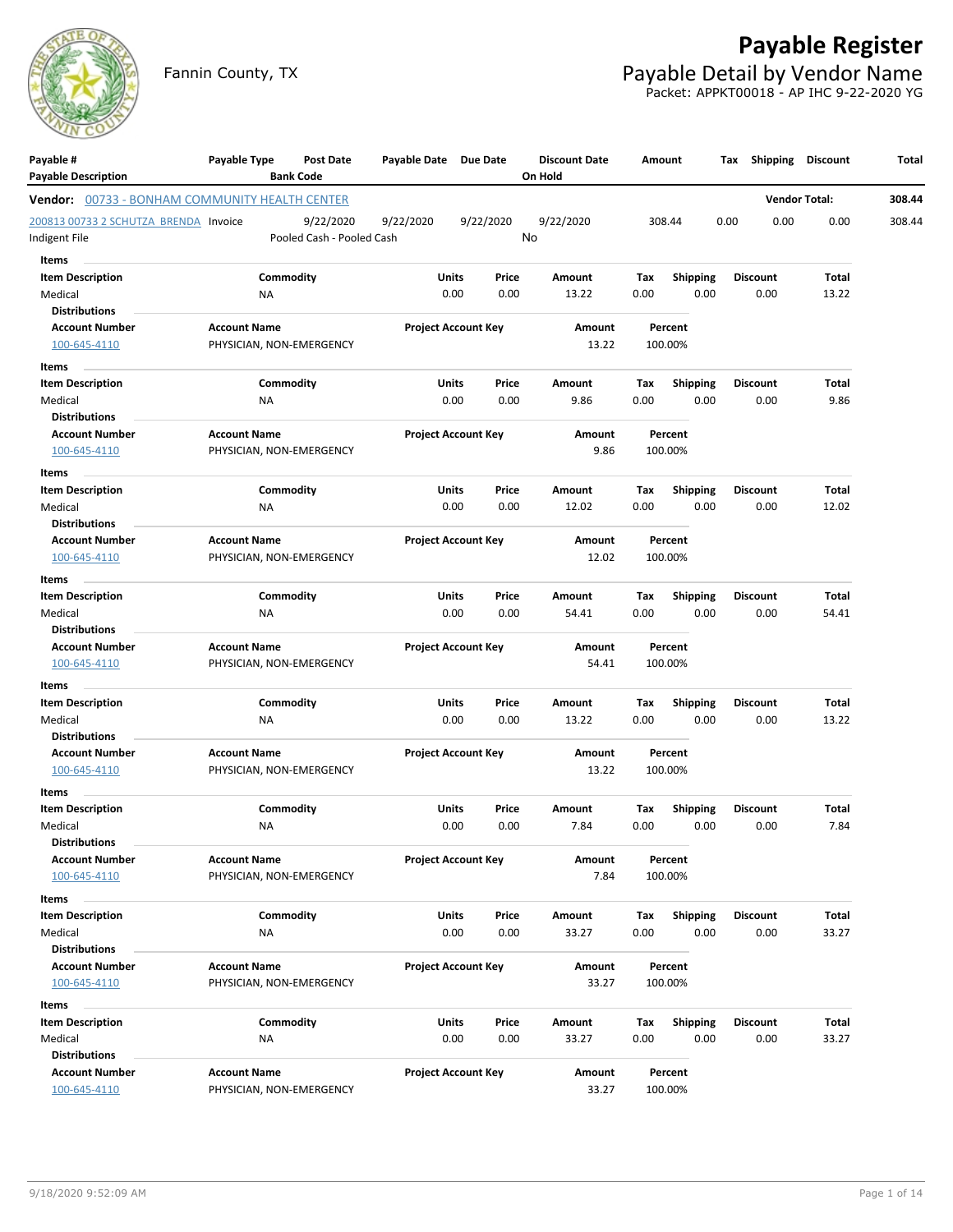**Payable Register Packet: APPKT00018 - AP IHC 9-22-2020 YG**

| Payable #<br><b>Payable Description</b><br>Items                    | Payable Type<br><b>Post Date</b><br><b>Bank Code</b> | Payable Date Due Date      |                 | <b>Discount Date</b><br>On Hold | Amount      |                         | Tax Shipping            | <b>Discount</b>      | Total  |
|---------------------------------------------------------------------|------------------------------------------------------|----------------------------|-----------------|---------------------------------|-------------|-------------------------|-------------------------|----------------------|--------|
| <b>Item Description</b><br>Medical<br><b>Distributions</b>          | Commodity<br>NA                                      | Units<br>0.00              | Price<br>0.00   | Amount<br>33.27                 | Tax<br>0.00 | <b>Shipping</b><br>0.00 | <b>Discount</b><br>0.00 | Total<br>33.27       |        |
| <b>Account Number</b><br>100-645-4110                               | <b>Account Name</b><br>PHYSICIAN, NON-EMERGENCY      | <b>Project Account Key</b> |                 | Amount<br>33.27                 |             | Percent<br>100.00%      |                         |                      |        |
| Items<br><b>Item Description</b><br>Medical                         | Commodity<br>NA                                      | Units<br>0.00              | Price<br>0.00   | Amount<br>46.73                 | Tax<br>0.00 | <b>Shipping</b><br>0.00 | <b>Discount</b><br>0.00 | Total<br>46.73       |        |
| <b>Distributions</b><br><b>Account Number</b><br>100-645-4110       | <b>Account Name</b><br>PHYSICIAN, NON-EMERGENCY      | <b>Project Account Key</b> |                 | Amount<br>46.73                 |             | Percent<br>100.00%      |                         |                      |        |
| Items<br><b>Item Description</b><br>Medical<br><b>Distributions</b> | Commodity<br>NA                                      | <b>Units</b><br>0.00       | Price<br>0.00   | Amount<br>51.33                 | Tax<br>0.00 | <b>Shipping</b><br>0.00 | <b>Discount</b><br>0.00 | Total<br>51.33       |        |
| <b>Account Number</b><br>100-645-4110                               | <b>Account Name</b><br>PHYSICIAN, NON-EMERGENCY      | <b>Project Account Key</b> |                 | Amount<br>51.33                 |             | Percent<br>100.00%      |                         |                      |        |
| <b>Vendor:</b> 01205 - CONCORD NORTH TEXAS                          |                                                      |                            |                 |                                 |             |                         |                         | <b>Vendor Total:</b> | 958.55 |
| SO40939 01205 1 BLACK BRIAN<br>ndigent File                         | Invoice<br>9/22/2020<br>Pooled Cash - Pooled Cash    | 9/22/2020                  | 9/22/2020<br>No | 9/22/2020                       |             | 958.55                  | 0.00<br>0.00            | 0.00                 | 958.55 |
| Items<br><b>Item Description</b>                                    | Commodity                                            | Units                      | Price           | Amount                          | Tax         | <b>Shipping</b>         | <b>Discount</b>         | Total                |        |
| Medical<br><b>Distributions</b>                                     | NA                                                   | 0.00                       | 0.00            | 54.41                           | 0.00        | 0.00                    | 0.00                    | 54.41                |        |
| <b>Account Number</b><br>100-565-4050                               | <b>Account Name</b><br>PRISONER MEDICAL              | <b>Project Account Key</b> |                 | Amount<br>54.41                 |             | Percent<br>100.00%      |                         |                      |        |
| Items<br><b>Item Description</b><br>Medical<br><b>Distributions</b> | Commodity<br>NA                                      | Units<br>0.00              | Price<br>0.00   | Amount<br>79.62                 | Tax<br>0.00 | Shipping<br>0.00        | <b>Discount</b><br>0.00 | Total<br>79.62       |        |
| <b>Account Number</b><br>100-565-4050                               | <b>Account Name</b><br>PRISONER MEDICAL              | <b>Project Account Key</b> |                 | Amount<br>79.62                 |             | Percent<br>100.00%      |                         |                      |        |
| Items<br><b>Item Description</b><br>Medical                         | Commodity<br>NA                                      | Units<br>0.00              | Price<br>0.00   | Amount<br>44.91                 | Tax<br>0.00 | <b>Shipping</b><br>0.00 | <b>Discount</b><br>0.00 | Total<br>44.91       |        |
| <b>Distributions</b><br><b>Account Number</b><br>100-565-4050       | <b>Account Name</b><br>PRISONER MEDICAL              | <b>Project Account Key</b> |                 | Amount<br>44.91                 |             | Percent<br>100.00%      |                         |                      |        |
| Items<br><b>Item Description</b><br>Medical                         | Commodity<br>NA                                      | <b>Units</b><br>0.00       | Price<br>0.00   | Amount<br>79.62                 | Tax<br>0.00 | <b>Shipping</b><br>0.00 | <b>Discount</b><br>0.00 | Total<br>79.62       |        |
| <b>Distributions</b><br><b>Account Number</b><br>100-565-4050       | <b>Account Name</b><br>PRISONER MEDICAL              | <b>Project Account Key</b> |                 | Amount<br>79.62                 |             | Percent<br>100.00%      |                         |                      |        |
| Items<br><b>Item Description</b><br>Medical                         | Commodity<br>NA                                      | <b>Units</b><br>0.00       | Price<br>0.00   | Amount<br>98.98                 | Tax<br>0.00 | Shipping<br>0.00        | <b>Discount</b><br>0.00 | Total<br>98.98       |        |
| <b>Distributions</b><br><b>Account Number</b><br>100-565-4050       | <b>Account Name</b><br>PRISONER MEDICAL              | <b>Project Account Key</b> |                 | Amount<br>98.98                 |             | Percent<br>100.00%      |                         |                      |        |
| Items<br><b>Item Description</b><br>Medical<br><b>Distributions</b> | Commodity<br>NA                                      | <b>Units</b><br>0.00       | Price<br>0.00   | Amount<br>54.41                 | Tax<br>0.00 | <b>Shipping</b><br>0.00 | <b>Discount</b><br>0.00 | Total<br>54.41       |        |
| <b>Account Number</b><br>100-645-4110                               | <b>Account Name</b><br>PHYSICIAN, NON-EMERGENCY      | <b>Project Account Key</b> |                 | Amount<br>54.41                 |             | Percent<br>100.00%      |                         |                      |        |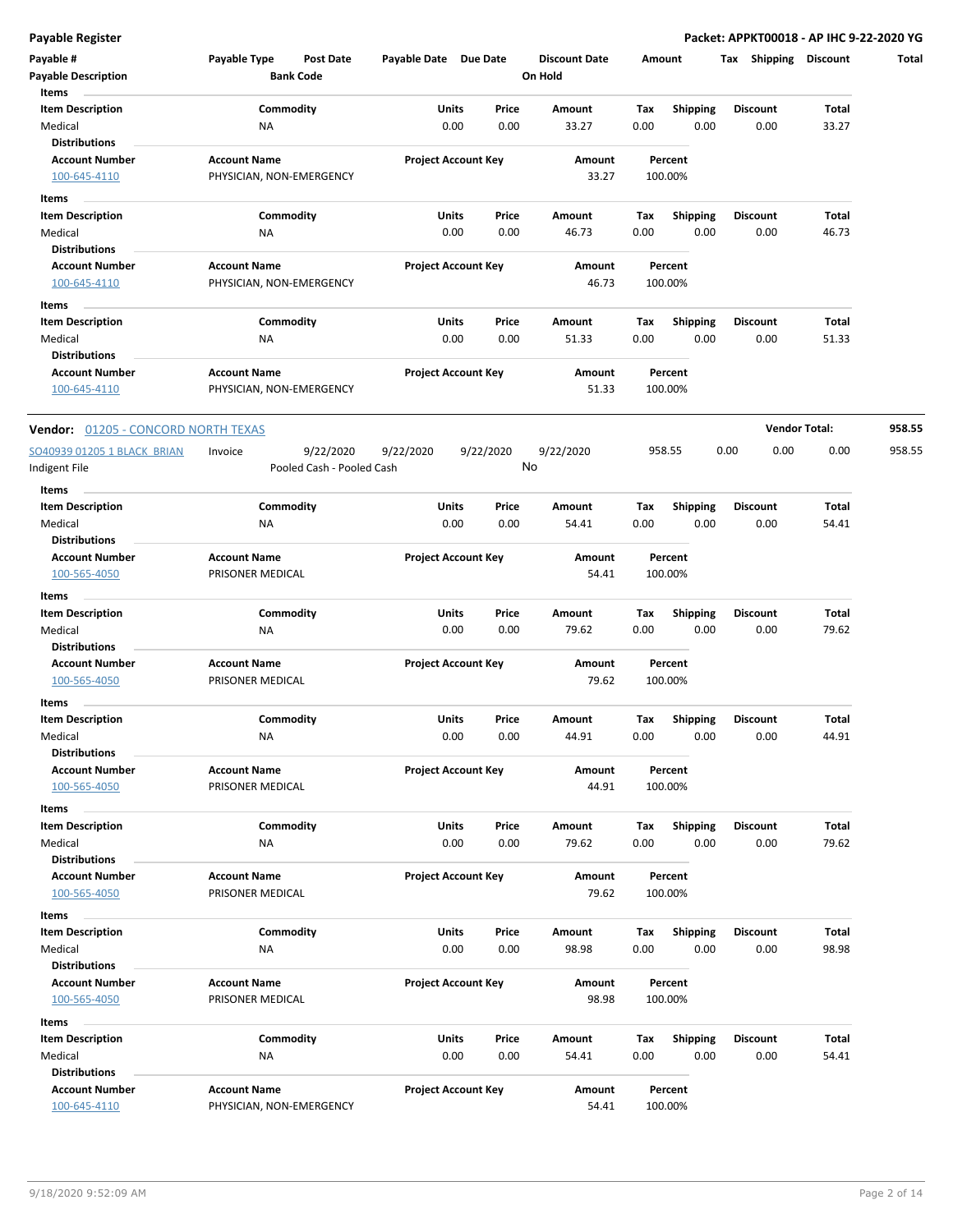| Payable #<br><b>Payable Description</b> | Payable Type<br>Post Date<br><b>Bank Code</b> | Payable Date Due Date      |               | <b>Discount Date</b><br>On Hold | Amount      |                  | Тах                     | <b>Shipping Discount</b> |
|-----------------------------------------|-----------------------------------------------|----------------------------|---------------|---------------------------------|-------------|------------------|-------------------------|--------------------------|
| Items                                   |                                               |                            |               |                                 |             |                  |                         |                          |
| <b>Item Description</b><br>Medical      | Commodity<br>ΝA                               | Units<br>0.00              | Price<br>0.00 | Amount<br>79.62                 | Tax<br>0.00 | Shipping<br>0.00 | <b>Discount</b><br>0.00 | Total<br>79.62           |
| <b>Distributions</b>                    |                                               |                            |               |                                 |             |                  |                         |                          |
| <b>Account Number</b>                   | <b>Account Name</b>                           | <b>Project Account Key</b> |               | Amount                          |             | Percent          |                         |                          |
| 100-565-4050                            | PRISONER MEDICAL                              |                            |               | 79.62                           |             | 100.00%          |                         |                          |
|                                         |                                               |                            |               |                                 |             |                  |                         |                          |
| Items                                   |                                               |                            |               |                                 |             |                  |                         |                          |
| <b>Item Description</b>                 | Commodity                                     | Units                      | Price         | Amount                          | Tax         | <b>Shipping</b>  | <b>Discount</b>         | Total                    |
| Medical                                 | NA                                            | 0.00                       | 0.00          | 79.62                           | 0.00        | 0.00             | 0.00                    | 79.62                    |
| <b>Distributions</b>                    |                                               |                            |               |                                 |             |                  |                         |                          |
| <b>Account Number</b>                   | <b>Account Name</b>                           | <b>Project Account Key</b> |               | Amount                          |             | Percent          |                         |                          |
| 100-645-4110                            | PHYSICIAN, NON-EMERGENCY                      |                            |               | 79.62                           |             | 100.00%          |                         |                          |
| Items                                   |                                               |                            |               |                                 |             |                  |                         |                          |
| <b>Item Description</b>                 | Commodity                                     | Units                      | Price         | Amount                          | Tax         | <b>Shipping</b>  | <b>Discount</b>         | Total                    |
| Medical                                 | <b>NA</b>                                     | 0.00                       | 0.00          | 54.41                           | 0.00        | 0.00             | 0.00                    | 54.41                    |
| <b>Distributions</b>                    |                                               |                            |               |                                 |             |                  |                         |                          |
| <b>Account Number</b>                   | <b>Account Name</b>                           | <b>Project Account Key</b> |               | Amount                          |             | Percent          |                         |                          |
| 100-645-4110                            | PHYSICIAN, NON-EMERGENCY                      |                            |               | 54.41                           |             | 100.00%          |                         |                          |
| Items                                   |                                               |                            |               |                                 |             |                  |                         |                          |
| <b>Item Description</b>                 | Commodity                                     | Units                      | Price         | Amount                          | Tax         | <b>Shipping</b>  | Discount                | Total                    |
| Medical                                 | NA                                            | 0.00                       | 0.00          | 54.41                           | 0.00        | 0.00             | 0.00                    | 54.41                    |
| <b>Distributions</b>                    |                                               |                            |               |                                 |             |                  |                         |                          |
| <b>Account Number</b>                   | <b>Account Name</b>                           | <b>Project Account Key</b> |               | Amount                          |             | Percent          |                         |                          |
| 100-645-4110                            | PHYSICIAN, NON-EMERGENCY                      |                            |               | 54.41                           |             | 100.00%          |                         |                          |
| Items                                   |                                               |                            |               |                                 |             |                  |                         |                          |
| <b>Item Description</b>                 | Commodity                                     | Units                      | Price         | Amount                          | Tax         | <b>Shipping</b>  | <b>Discount</b>         | Total                    |
| Medical                                 | <b>NA</b>                                     | 0.00                       | 0.00          | 98.98                           | 0.00        | 0.00             | 0.00                    | 98.98                    |
| <b>Distributions</b>                    |                                               |                            |               |                                 |             |                  |                         |                          |
| <b>Account Number</b>                   | <b>Account Name</b>                           | <b>Project Account Key</b> |               | Amount                          |             | Percent          |                         |                          |
| 100-565-4050                            | PRISONER MEDICAL                              |                            |               | 98.98                           |             | 100.00%          |                         |                          |
| Items                                   |                                               |                            |               |                                 |             |                  |                         |                          |
| <b>Item Description</b>                 | Commodity                                     | Units                      | Price         | Amount                          | Тах         | <b>Shipping</b>  | <b>Discount</b>         | Total                    |
| Medical                                 | <b>NA</b>                                     | 0.00                       | 0.00          | 6.95                            | 0.00        | 0.00             | 0.00                    | 6.95                     |
| <b>Distributions</b>                    |                                               |                            |               |                                 |             |                  |                         |                          |
| <b>Account Number</b>                   | <b>Account Name</b>                           | <b>Project Account Key</b> |               | Amount                          |             | Percent          |                         |                          |
| 100-565-4050                            | PRISONER MEDICAL                              |                            |               | 6.95                            |             | 100.00%          |                         |                          |
|                                         |                                               |                            |               |                                 |             |                  |                         |                          |
| Items                                   |                                               |                            |               |                                 |             |                  |                         |                          |
| Item Description                        | Commodity                                     | Units                      | Price         | Amount                          | Tax         | Shipping         | Discount                | Total                    |
| Medical                                 | NA                                            | 0.00                       | 0.00          | 6.42                            | 0.00        | 0.00             | 0.00                    | 6.42                     |
| <b>Distributions</b>                    |                                               |                            |               |                                 |             |                  |                         |                          |
| <b>Account Number</b>                   | <b>Account Name</b>                           | <b>Project Account Key</b> |               | Amount                          |             | Percent          |                         |                          |
| 100-565-4050                            | PRISONER MEDICAL                              |                            |               | 6.42                            |             | 100.00%          |                         |                          |
| Items                                   |                                               |                            |               |                                 |             |                  |                         |                          |
| <b>Item Description</b>                 | Commodity                                     | Units                      | Price         | Amount                          | Tax         | <b>Shipping</b>  | <b>Discount</b>         | Total                    |
| Medical                                 | <b>NA</b>                                     | 0.00                       | 0.00          | 79.62                           | 0.00        | 0.00             | 0.00                    | 79.62                    |
| <b>Distributions</b>                    |                                               |                            |               |                                 |             |                  |                         |                          |
| <b>Account Number</b>                   | <b>Account Name</b>                           | <b>Project Account Key</b> |               | Amount                          |             | Percent          |                         |                          |
| 100-565-4050                            | PRISONER MEDICAL                              |                            |               | 79.62                           |             | 100.00%          |                         |                          |
| Items                                   |                                               |                            |               |                                 |             |                  |                         |                          |
| <b>Item Description</b>                 | Commodity                                     | Units                      | Price         | Amount                          | Tax         | Shipping         | <b>Discount</b>         | Total                    |
| Medical                                 | NA                                            | 0.00                       | 0.00          | 79.62                           | 0.00        | 0.00             | 0.00                    | 79.62                    |
| <b>Distributions</b>                    |                                               |                            |               |                                 |             |                  |                         |                          |
| <b>Account Number</b>                   | <b>Account Name</b>                           | <b>Project Account Key</b> |               | Amount                          |             | Percent          |                         |                          |
| 100-565-4050                            | PRISONER MEDICAL                              |                            |               | 79.62                           |             | 100.00%          |                         |                          |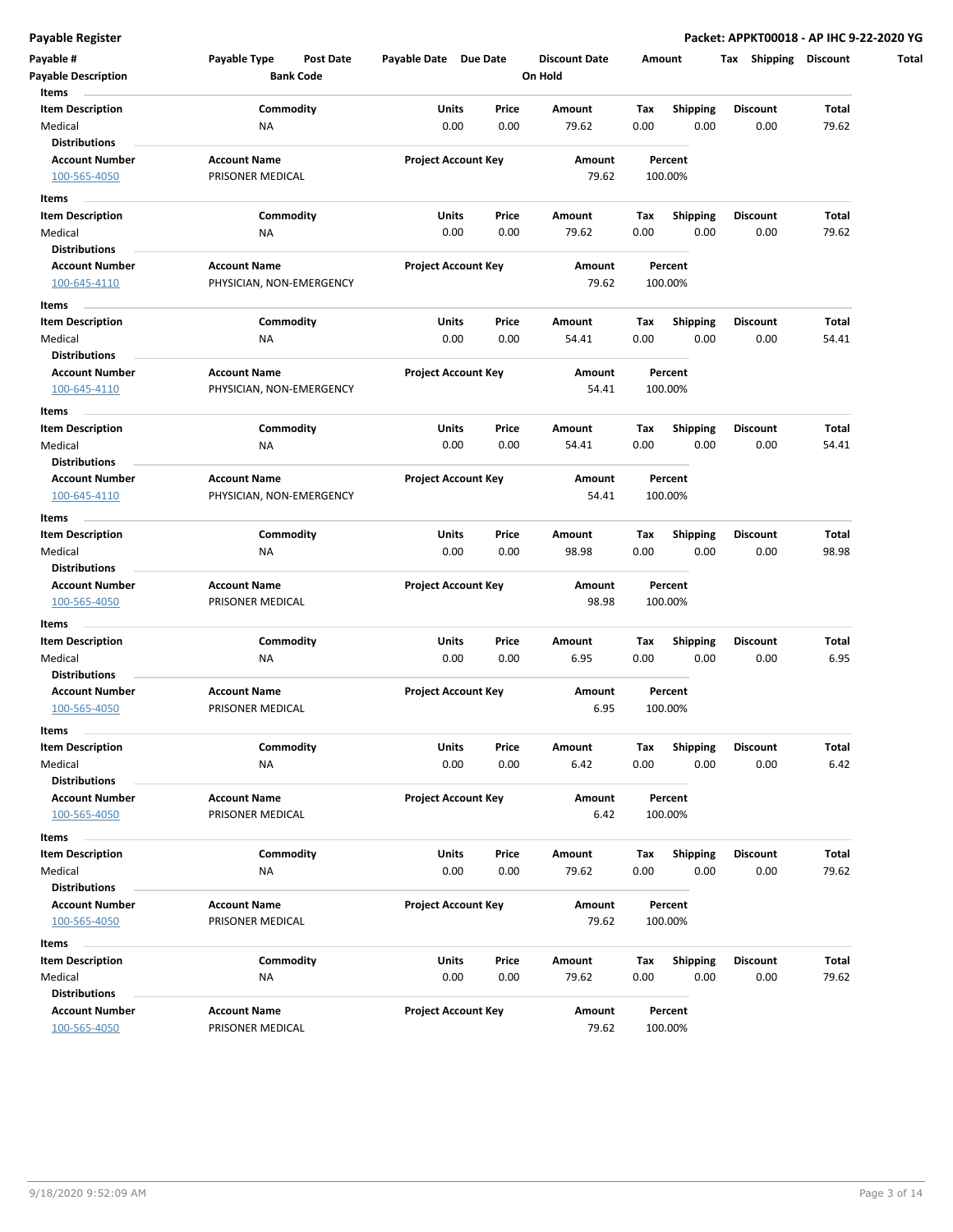|  |  | Payable Register |
|--|--|------------------|

**Payable Register Packet: APPKT00018 - AP IHC 9-22-2020 YG**

| <b>Payable Register</b>                                |                                                             |                            |           |                                 |        |                 |                 |                      |                       | Packet: APPKT00018 - AP IHC 9-22-2020 YG |
|--------------------------------------------------------|-------------------------------------------------------------|----------------------------|-----------|---------------------------------|--------|-----------------|-----------------|----------------------|-----------------------|------------------------------------------|
| Payable #<br><b>Payable Description</b>                | <b>Payable Type</b><br><b>Post Date</b><br><b>Bank Code</b> | Payable Date Due Date      |           | <b>Discount Date</b><br>On Hold | Amount |                 |                 |                      | Tax Shipping Discount | Total                                    |
| Items<br><b>Item Description</b>                       | Commodity                                                   | Units                      | Price     | Amount                          | Tax    | <b>Shipping</b> | <b>Discount</b> |                      | Total                 |                                          |
| Medical                                                | NA                                                          | 0.00                       | 0.00      | 6.95                            | 0.00   | 0.00            |                 | 0.00                 | 6.95                  |                                          |
| <b>Distributions</b>                                   |                                                             |                            |           |                                 |        |                 |                 |                      |                       |                                          |
| <b>Account Number</b>                                  | <b>Account Name</b>                                         | <b>Project Account Key</b> |           | Amount                          |        | Percent         |                 |                      |                       |                                          |
| 100-565-4050                                           | PRISONER MEDICAL                                            |                            |           | 6.95                            |        | 100.00%         |                 |                      |                       |                                          |
| Vendor: 00965 - DATA RX MANAGEMENT                     |                                                             |                            |           |                                 |        |                 |                 | <b>Vendor Total:</b> |                       | 872.04                                   |
| 200901 00965 11 BENGE AMY JEA Invoice<br>Indigent File | 9/22/2020<br>Pooled Cash - Pooled Cash                      | 9/22/2020                  | 9/22/2020 | 9/22/2020<br>No                 |        | 872.04          | 0.00            | 0.00                 | 0.00                  | 872.04                                   |
| Items                                                  |                                                             |                            |           |                                 |        |                 |                 |                      |                       |                                          |
| <b>Item Description</b>                                | Commodity                                                   | Units                      | Price     | Amount                          | Tax    | <b>Shipping</b> | Discount        |                      | Total                 |                                          |
| Medical                                                | NA                                                          | 0.00                       | 0.00      | $-140.21$                       | 0.00   | 0.00            |                 | 0.00                 | $-140.21$             |                                          |
| <b>Distributions</b>                                   |                                                             |                            |           |                                 |        |                 |                 |                      |                       |                                          |
| <b>Account Number</b>                                  | <b>Account Name</b>                                         | <b>Project Account Key</b> |           | Amount                          |        | Percent         |                 |                      |                       |                                          |
| 100-645-4120                                           | PRESCRIPTIONS, DRUGS                                        |                            |           | $-140.21$                       |        | 100.00%         |                 |                      |                       |                                          |
| Items                                                  |                                                             |                            |           |                                 |        |                 |                 |                      |                       |                                          |
| <b>Item Description</b>                                | Commodity                                                   | Units                      | Price     | Amount                          | Tax    | <b>Shipping</b> | Discount        |                      | Total                 |                                          |
| Medical                                                | ΝA                                                          | 0.00                       | 0.00      | 14.85                           | 0.00   | 0.00            |                 | 0.00                 | 14.85                 |                                          |
| <b>Distributions</b>                                   |                                                             |                            |           |                                 |        |                 |                 |                      |                       |                                          |
| <b>Account Number</b>                                  | <b>Account Name</b>                                         | <b>Project Account Key</b> |           | Amount                          |        | Percent         |                 |                      |                       |                                          |
| 100-645-4120                                           | PRESCRIPTIONS, DRUGS                                        |                            |           | 14.85                           |        | 100.00%         |                 |                      |                       |                                          |
| Items                                                  |                                                             |                            |           |                                 |        |                 |                 |                      |                       |                                          |
| <b>Item Description</b>                                | Commodity                                                   | Units                      | Price     | Amount                          | Tax    | <b>Shipping</b> | Discount        |                      | Total                 |                                          |
| Medical                                                | <b>NA</b>                                                   | 0.00                       | 0.00      | 62.52                           | 0.00   | 0.00            |                 | 0.00                 | 62.52                 |                                          |
| <b>Distributions</b>                                   |                                                             |                            |           |                                 |        |                 |                 |                      |                       |                                          |
| <b>Account Number</b>                                  | <b>Account Name</b>                                         | <b>Project Account Key</b> |           | Amount                          |        | Percent         |                 |                      |                       |                                          |
| 100-645-4120                                           | PRESCRIPTIONS, DRUGS                                        |                            |           | 62.52                           |        | 100.00%         |                 |                      |                       |                                          |
| Items                                                  |                                                             |                            |           |                                 |        |                 |                 |                      |                       |                                          |
| <b>Item Description</b>                                | Commodity                                                   | Units                      | Price     | Amount                          | Tax    | <b>Shipping</b> | Discount        |                      | Total                 |                                          |
| Medical                                                | ΝA                                                          | 0.00                       | 0.00      | 27.32                           | 0.00   | 0.00            |                 | 0.00                 | 27.32                 |                                          |
| <b>Distributions</b>                                   |                                                             |                            |           |                                 |        |                 |                 |                      |                       |                                          |
| <b>Account Number</b>                                  | <b>Account Name</b>                                         | <b>Project Account Key</b> |           | Amount                          |        | Percent         |                 |                      |                       |                                          |
| 100-645-4120                                           | PRESCRIPTIONS, DRUGS                                        |                            |           | 27.32                           |        | 100.00%         |                 |                      |                       |                                          |
| Items                                                  |                                                             |                            |           |                                 |        |                 |                 |                      |                       |                                          |
| <b>Item Description</b>                                | Commodity                                                   | Units                      | Price     | Amount                          | Tax    | <b>Shipping</b> | <b>Discount</b> |                      | Total                 |                                          |
| Medical                                                | <b>NA</b>                                                   | 0.00                       | 0.00      | 41.03                           | 0.00   | 0.00            |                 | 0.00                 | 41.03                 |                                          |
| <b>Distributions</b>                                   |                                                             |                            |           |                                 |        |                 |                 |                      |                       |                                          |
| <b>Account Number</b>                                  | <b>Account Name</b>                                         | <b>Project Account Key</b> |           | Amount                          |        | Percent         |                 |                      |                       |                                          |
| 100-645-4120                                           | PRESCRIPTIONS, DRUGS                                        |                            |           | 41.03                           |        | 100.00%         |                 |                      |                       |                                          |
| Items                                                  |                                                             |                            |           |                                 |        |                 |                 |                      |                       |                                          |
| <b>Item Description</b>                                | Commodity                                                   | Units                      | Price     | Amount                          | Tax    | Shipping        | Discount        |                      | Total                 |                                          |
| Medical                                                | NA                                                          | 0.00                       | 0.00      | 12.07                           | 0.00   | 0.00            |                 | 0.00                 | 12.07                 |                                          |
| <b>Distributions</b>                                   |                                                             |                            |           |                                 |        |                 |                 |                      |                       |                                          |
| <b>Account Number</b>                                  | <b>Account Name</b>                                         | <b>Project Account Key</b> |           | Amount                          |        | Percent         |                 |                      |                       |                                          |
| 100-645-4090                                           | <b>DIABETIC SUPPLIES</b>                                    |                            |           | 12.07                           |        | 100.00%         |                 |                      |                       |                                          |
| Items                                                  |                                                             |                            |           |                                 |        |                 |                 |                      |                       |                                          |
| <b>Item Description</b>                                | Commodity                                                   | Units                      | Price     | Amount                          | Tax    | <b>Shipping</b> | <b>Discount</b> |                      | Total                 |                                          |
| Medical                                                | NA                                                          | 0.00                       | 0.00      | 66.74                           | 0.00   | 0.00            |                 | 0.00                 | 66.74                 |                                          |
| <b>Distributions</b>                                   |                                                             |                            |           |                                 |        |                 |                 |                      |                       |                                          |
| <b>Account Number</b>                                  | <b>Account Name</b>                                         | <b>Project Account Key</b> |           | Amount                          |        | Percent         |                 |                      |                       |                                          |
| 100-645-4090                                           | <b>DIABETIC SUPPLIES</b>                                    |                            |           | 66.74                           |        | 100.00%         |                 |                      |                       |                                          |
| Items                                                  |                                                             |                            |           |                                 |        |                 |                 |                      |                       |                                          |
| <b>Item Description</b>                                | Commodity                                                   | Units                      | Price     | Amount                          | Tax    | Shipping        | Discount        |                      | Total                 |                                          |
| Medical                                                | NA                                                          | 0.00                       | 0.00      | 12.07                           | 0.00   | 0.00            |                 | 0.00                 | 12.07                 |                                          |
| <b>Distributions</b>                                   |                                                             |                            |           |                                 |        |                 |                 |                      |                       |                                          |
| <b>Account Number</b>                                  | <b>Account Name</b>                                         | <b>Project Account Key</b> |           | Amount                          |        | Percent         |                 |                      |                       |                                          |
| 100-645-4090                                           | <b>DIABETIC SUPPLIES</b>                                    |                            |           | 12.07                           |        | 100.00%         |                 |                      |                       |                                          |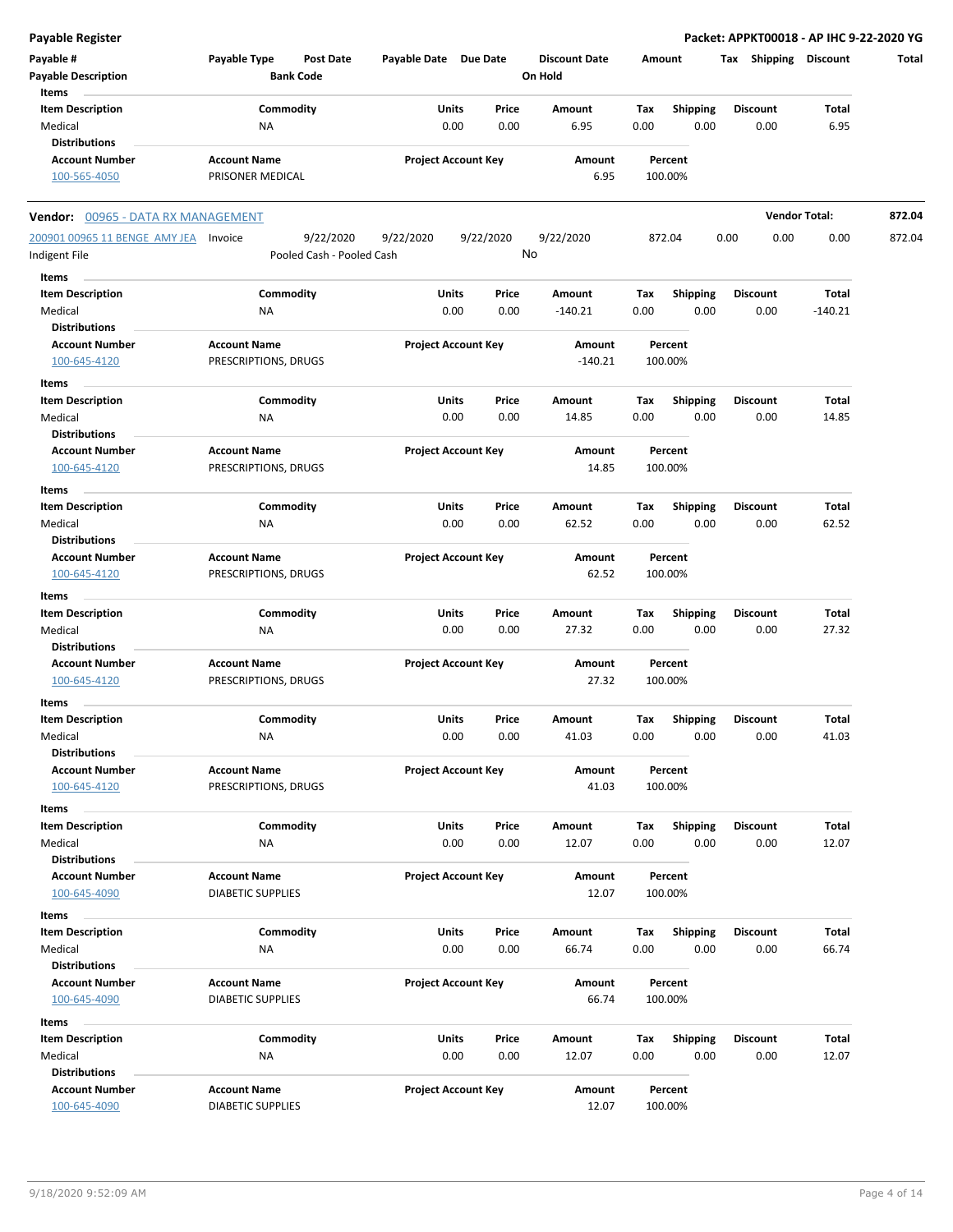| Payable #<br><b>Payable Description</b>                       | Payable Type                                | Post Date<br><b>Bank Code</b>          | Payable Date Due Date |                            | <b>Discount Date</b><br>On Hold |             | Amount                  | Tax Shipping Discount   |                      | Total |
|---------------------------------------------------------------|---------------------------------------------|----------------------------------------|-----------------------|----------------------------|---------------------------------|-------------|-------------------------|-------------------------|----------------------|-------|
| Items<br><b>Item Description</b><br>Medical                   | NA                                          | Commodity                              | Units                 | Price<br>0.00<br>0.00      | Amount<br>72.75                 | Tax<br>0.00 | <b>Shipping</b><br>0.00 | <b>Discount</b><br>0.00 | Total<br>72.75       |       |
| <b>Distributions</b><br><b>Account Number</b><br>100-645-4120 | <b>Account Name</b><br>PRESCRIPTIONS, DRUGS |                                        |                       | <b>Project Account Key</b> | Amount<br>72.75                 |             | Percent<br>100.00%      |                         |                      |       |
| Items                                                         |                                             |                                        |                       |                            |                                 |             |                         |                         |                      |       |
| <b>Item Description</b>                                       |                                             | Commodity                              | Units                 | Price                      | Amount                          | Tax         | <b>Shipping</b>         | Discount                | Total                |       |
| Medical<br><b>Distributions</b>                               | NA                                          |                                        |                       | 0.00<br>0.00               | 107.22                          | 0.00        | 0.00                    | 0.00                    | 107.22               |       |
| <b>Account Number</b><br>100-645-4120                         | <b>Account Name</b><br>PRESCRIPTIONS, DRUGS |                                        |                       | <b>Project Account Key</b> | Amount<br>107.22                |             | Percent<br>100.00%      |                         |                      |       |
| Items                                                         |                                             |                                        |                       |                            |                                 |             |                         |                         |                      |       |
| <b>Item Description</b><br>Medical                            | NA                                          | Commodity                              | Units                 | Price<br>0.00<br>0.00      | Amount<br>214.88                | Тах<br>0.00 | <b>Shipping</b><br>0.00 | <b>Discount</b><br>0.00 | Total<br>214.88      |       |
| <b>Distributions</b><br><b>Account Number</b>                 | <b>Account Name</b>                         |                                        |                       | <b>Project Account Key</b> | Amount                          |             | Percent                 |                         |                      |       |
| 100-645-4120                                                  | PRESCRIPTIONS, DRUGS                        |                                        |                       |                            | 214.88                          |             | 100.00%                 |                         |                      |       |
| Items<br><b>Item Description</b>                              |                                             | Commodity                              | Units                 | Price                      | Amount                          | Tax         | <b>Shipping</b>         | <b>Discount</b>         | Total                |       |
| Medical<br><b>Distributions</b>                               | NA                                          |                                        |                       | 0.00<br>0.00               | 195.25                          | 0.00        | 0.00                    | 0.00                    | 195.25               |       |
| <b>Account Number</b>                                         | <b>Account Name</b>                         |                                        |                       | <b>Project Account Key</b> | Amount                          |             | Percent                 |                         |                      |       |
| 100-645-4120                                                  | PRESCRIPTIONS, DRUGS                        |                                        |                       |                            | 195.25                          |             | 100.00%                 |                         |                      |       |
| Items                                                         |                                             |                                        |                       |                            |                                 |             |                         |                         |                      |       |
| <b>Item Description</b><br>Medical                            |                                             | Commodity                              | Units                 | Price<br>0.00<br>0.00      | Amount<br>92.51                 | Тах<br>0.00 | <b>Shipping</b><br>0.00 | <b>Discount</b><br>0.00 | Total                |       |
| <b>Distributions</b>                                          | NA                                          |                                        |                       |                            |                                 |             |                         |                         | 92.51                |       |
| <b>Account Number</b><br>100-645-4120                         | <b>Account Name</b><br>PRESCRIPTIONS, DRUGS |                                        |                       | <b>Project Account Key</b> | Amount<br>92.51                 |             | Percent<br>100.00%      |                         |                      |       |
| Items<br><b>Item Description</b>                              |                                             | Commodity                              | Units                 | Price                      | Amount                          | Tax         | <b>Shipping</b>         | <b>Discount</b>         | Total                |       |
| Medical                                                       | <b>NA</b>                                   |                                        |                       | 0.00<br>0.00               | 65.75                           | 0.00        | 0.00                    | 0.00                    | 65.75                |       |
| <b>Distributions</b><br><b>Account Number</b><br>100-645-4120 | <b>Account Name</b><br>PRESCRIPTIONS, DRUGS |                                        |                       | <b>Project Account Key</b> | Amount<br>65.75                 |             | Percent<br>100.00%      |                         |                      |       |
| Items<br><b>Item Description</b>                              |                                             | Commodity                              | Units                 | Price                      | Amount                          | Tax         | <b>Shipping</b>         | Discount                | Total                |       |
| Medical<br><b>Distributions</b>                               | NA                                          |                                        |                       | 0.00<br>0.00               | 12.84                           | 0.00        | 0.00                    | 0.00                    | 12.84                |       |
| <b>Account Number</b><br>100-645-4120                         | <b>Account Name</b><br>PRESCRIPTIONS, DRUGS |                                        |                       | <b>Project Account Key</b> | Amount<br>12.84                 |             | Percent<br>100.00%      |                         |                      |       |
| Items                                                         |                                             |                                        |                       |                            |                                 |             |                         |                         |                      |       |
| <b>Item Description</b>                                       |                                             | Commodity                              | Units                 | Price                      | Amount                          | Тах         | <b>Shipping</b>         | <b>Discount</b>         | Total                |       |
| Medical<br><b>Distributions</b>                               | NA                                          |                                        |                       | 0.00<br>0.00               | 14.45                           | 0.00        | 0.00                    | 0.00                    | 14.45                |       |
| <b>Account Number</b><br>100-645-4120                         | <b>Account Name</b><br>PRESCRIPTIONS, DRUGS |                                        |                       | <b>Project Account Key</b> | Amount<br>14.45                 |             | Percent<br>100.00%      |                         |                      |       |
| Vendor: 01225 - DURANT HMA PHYSICIAN MANAGEMENT               |                                             |                                        |                       |                            |                                 |             |                         |                         | <b>Vendor Total:</b> | 57.06 |
| SO23194 01225 2 NOAKER SR JAM Invoice<br>Indigent File        |                                             | 9/22/2020<br>Pooled Cash - Pooled Cash | 9/22/2020             | 9/22/2020                  | 9/22/2020<br>No                 |             | 57.06                   | 0.00<br>0.00            | 0.00                 | 57.06 |
| Items                                                         |                                             |                                        |                       |                            |                                 |             |                         |                         |                      |       |
| <b>Item Description</b>                                       |                                             | Commodity                              | Units                 | Price                      | Amount                          | Тах         | <b>Shipping</b>         | <b>Discount</b>         | Total                |       |
| Medical<br><b>Distributions</b>                               | NA                                          |                                        |                       | 0.00<br>0.00               | 33.27                           | 0.00        | 0.00                    | 0.00                    | 33.27                |       |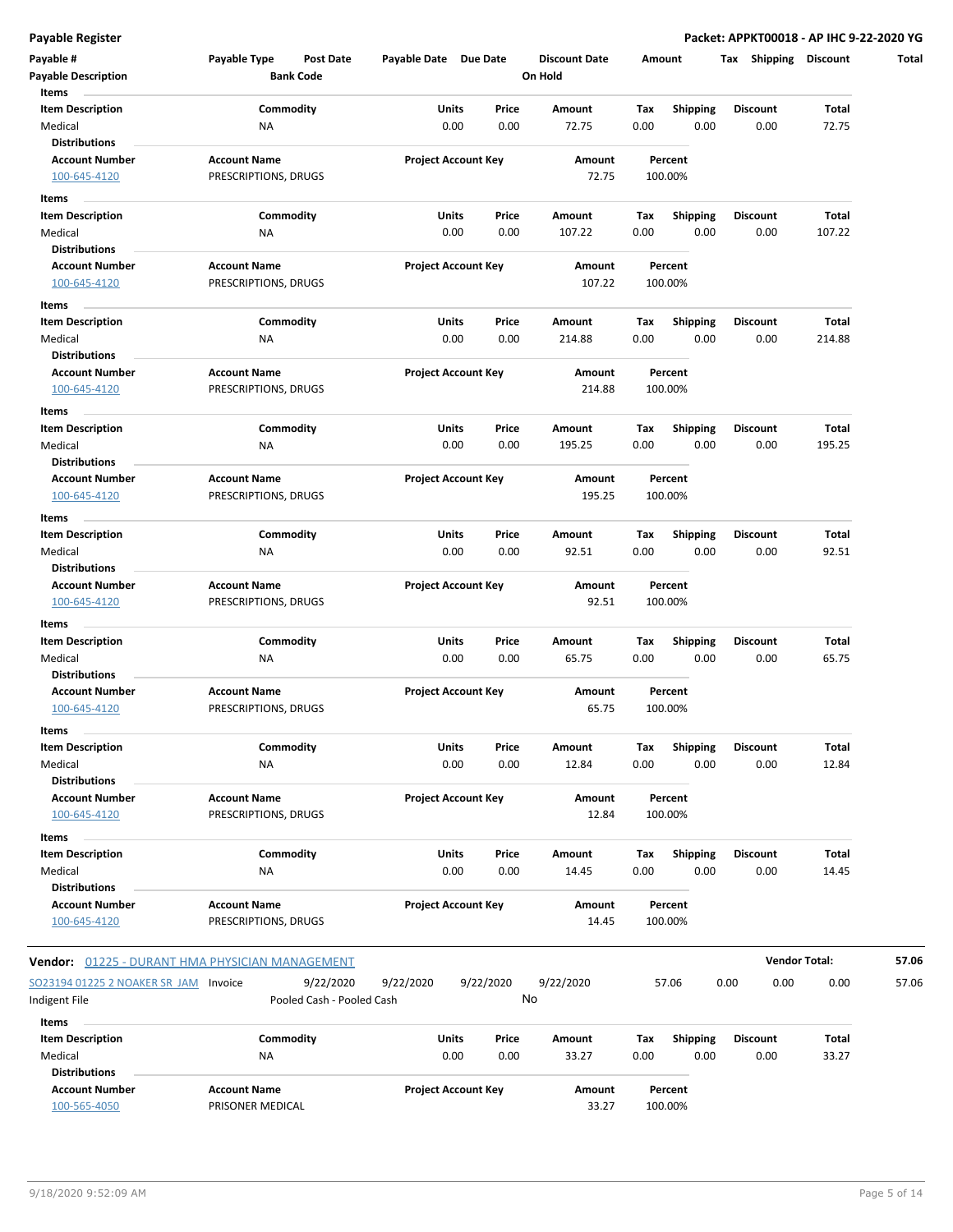| Payable Register                                      |                                  |                       |                            |                      |        |                 | Packet: APPKT00018 - AP IHC 9-22-2020 YG |                      |        |
|-------------------------------------------------------|----------------------------------|-----------------------|----------------------------|----------------------|--------|-----------------|------------------------------------------|----------------------|--------|
| Payable #                                             | Payable Type<br><b>Post Date</b> | Payable Date Due Date |                            | <b>Discount Date</b> | Amount |                 | Tax Shipping                             | <b>Discount</b>      | Total  |
| <b>Payable Description</b>                            | <b>Bank Code</b>                 |                       |                            | On Hold              |        |                 |                                          |                      |        |
| Items                                                 |                                  |                       |                            |                      |        |                 |                                          |                      |        |
| <b>Item Description</b>                               | Commodity                        |                       | Units<br>Price             | Amount               | Tax    | <b>Shipping</b> | <b>Discount</b>                          | Total                |        |
| Medical                                               | <b>NA</b>                        |                       | 0.00<br>0.00               | 23.79                | 0.00   | 0.00            | 0.00                                     | 23.79                |        |
| <b>Distributions</b>                                  |                                  |                       |                            |                      |        |                 |                                          |                      |        |
| <b>Account Number</b>                                 | <b>Account Name</b>              |                       | <b>Project Account Key</b> | Amount               |        | Percent         |                                          |                      |        |
| 100-565-4050                                          | PRISONER MEDICAL                 |                       |                            | 23.79                |        | 100.00%         |                                          |                      |        |
| <b>Vendor:</b> 01185 - HUNT REGIONAL MEDICAL PARTNERS |                                  |                       |                            |                      |        |                 |                                          | <b>Vendor Total:</b> | 176.12 |
| 170305 01185 1 MCCOMBS JOLIND Invoice                 | 9/22/2020                        | 9/22/2020             | 9/22/2020                  | 9/22/2020            |        | 176.12          | 0.00<br>0.00                             | 0.00                 | 176.12 |
| Indigent File                                         | Pooled Cash - Pooled Cash        |                       |                            | No                   |        |                 |                                          |                      |        |
| Items                                                 |                                  |                       |                            |                      |        |                 |                                          |                      |        |
| <b>Item Description</b>                               | Commodity                        |                       | Units<br>Price             | Amount               | Тах    | <b>Shipping</b> | <b>Discount</b>                          | Total                |        |
| Medical                                               | <b>NA</b>                        |                       | 0.00<br>0.00               | 54.41                | 0.00   | 0.00            | 0.00                                     | 54.41                |        |
| <b>Distributions</b>                                  |                                  |                       |                            |                      |        |                 |                                          |                      |        |
| <b>Account Number</b>                                 | <b>Account Name</b>              |                       | <b>Project Account Key</b> | Amount               |        | Percent         |                                          |                      |        |
| 100-645-4110                                          | PHYSICIAN, NON-EMERGENCY         |                       |                            | 54.41                |        | 100.00%         |                                          |                      |        |
| <b>Items</b>                                          |                                  |                       |                            |                      |        |                 |                                          |                      |        |
| <b>Item Description</b>                               | Commodity                        |                       | Units<br>Price             | Amount               | Tax    | <b>Shipping</b> | <b>Discount</b>                          | Total                |        |
| Medical                                               | <b>NA</b>                        |                       | 0.00<br>0.00               | 40.36                | 0.00   | 0.00            | 0.00                                     | 40.36                |        |
| <b>Distributions</b>                                  |                                  |                       |                            |                      |        |                 |                                          |                      |        |
| <b>Account Number</b>                                 | <b>Account Name</b>              |                       | <b>Project Account Key</b> | Amount               |        | Percent         |                                          |                      |        |
| 100-645-4110                                          | PHYSICIAN, NON-EMERGENCY         |                       |                            | 40.36                |        | 100.00%         |                                          |                      |        |
| Items                                                 |                                  |                       |                            |                      |        |                 |                                          |                      |        |
| <b>Item Description</b>                               | Commodity                        |                       | Units<br>Price             | Amount               | Tax    | <b>Shipping</b> | <b>Discount</b>                          | Total                |        |
| Medical                                               | NA                               |                       | 0.00<br>0.00               | 26.46                | 0.00   | 0.00            | 0.00                                     | 26.46                |        |
| <b>Distributions</b>                                  |                                  |                       |                            |                      |        |                 |                                          |                      |        |
| <b>Account Number</b>                                 | <b>Account Name</b>              |                       | <b>Project Account Key</b> | Amount               |        | Percent         |                                          |                      |        |
| 100-645-4110                                          | PHYSICIAN, NON-EMERGENCY         |                       |                            | 26.46                |        | 100.00%         |                                          |                      |        |
| Items                                                 |                                  |                       |                            |                      |        |                 |                                          |                      |        |
| <b>Item Description</b>                               | Commodity                        |                       | Price<br>Units             | Amount               | Tax    | <b>Shipping</b> | <b>Discount</b>                          | Total                |        |
| Medical                                               | <b>NA</b>                        |                       | 0.00<br>0.00               | 0.48                 | 0.00   | 0.00            | 0.00                                     | 0.48                 |        |
| <b>Distributions</b>                                  |                                  |                       |                            |                      |        |                 |                                          |                      |        |
| <b>Account Number</b>                                 | <b>Account Name</b>              |                       | <b>Project Account Key</b> | Amount               |        | Percent         |                                          |                      |        |
| 100-645-4110                                          | PHYSICIAN, NON-EMERGENCY         |                       |                            | 0.48                 |        | 100.00%         |                                          |                      |        |
| Items                                                 |                                  |                       |                            |                      |        |                 |                                          |                      |        |
| <b>Item Description</b>                               | Commodity                        |                       | Units<br>Price             | Amount               | Тах    | <b>Shipping</b> | <b>Discount</b>                          | Total                |        |
| Medical                                               | <b>NA</b>                        |                       | 0.00<br>0.00               | 54.41                | 0.00   | 0.00            | 0.00                                     | 54.41                |        |
| <b>Distributions</b>                                  |                                  |                       |                            |                      |        |                 |                                          |                      |        |
| <b>Account Number</b>                                 | <b>Account Name</b>              |                       | <b>Project Account Key</b> | Amount               |        | Percent         |                                          |                      |        |
| 100-645-4110                                          | PHYSICIAN, NON-EMERGENCY         |                       |                            | 54.41                |        | 100.00%         |                                          |                      |        |
|                                                       |                                  |                       |                            |                      |        |                 |                                          |                      |        |
| Vendor: 00510 - LABORATORY CORP. OF AMERICA           |                                  |                       |                            |                      |        |                 |                                          | <b>Vendor Total:</b> | 306.31 |
| 200813 00510 1 SCHUTZA BRENDA Invoice                 | 9/22/2020                        | 9/22/2020             | 9/22/2020                  | 9/22/2020            |        | 306.31          | 0.00<br>0.00                             | 0.00                 | 306.31 |
| Indigent File                                         | Pooled Cash - Pooled Cash        |                       |                            | No                   |        |                 |                                          |                      |        |
| Items                                                 |                                  |                       |                            |                      |        |                 |                                          |                      |        |
| <b>Item Description</b>                               | Commodity                        |                       | Units<br>Price             | Amount               | Tax    | <b>Shipping</b> | <b>Discount</b>                          | Total                |        |
| Medical                                               | ΝA                               |                       | 0.00<br>0.00               | 7.25                 | 0.00   | 0.00            | 0.00                                     | 7.25                 |        |
| <b>Distributions</b>                                  |                                  |                       |                            |                      |        |                 |                                          |                      |        |
| <b>Account Number</b>                                 | <b>Account Name</b>              |                       | <b>Project Account Key</b> | Amount               |        | Percent         |                                          |                      |        |
| 100-645-4150                                          | LABORATORY/X-RAY                 |                       |                            | 7.25                 |        | 100.00%         |                                          |                      |        |

| Items                           |                     |                            |       |        |      |          |                 |       |
|---------------------------------|---------------------|----------------------------|-------|--------|------|----------|-----------------|-------|
| <b>Item Description</b>         | Commodity           | <b>Units</b>               | Price | Amount | Tax  | Shipping | <b>Discount</b> | Total |
| Medical<br><b>Distributions</b> | NA                  | 0.00                       | 0.00  | 9.86   | 0.00 | 0.00     | 0.00            | 9.86  |
| <b>Account Number</b>           | <b>Account Name</b> | <b>Project Account Key</b> |       | Amount |      | Percent  |                 |       |
| 100-645-4150                    | LABORATORY/X-RAY    |                            |       | 9.86   |      | 100.00%  |                 |       |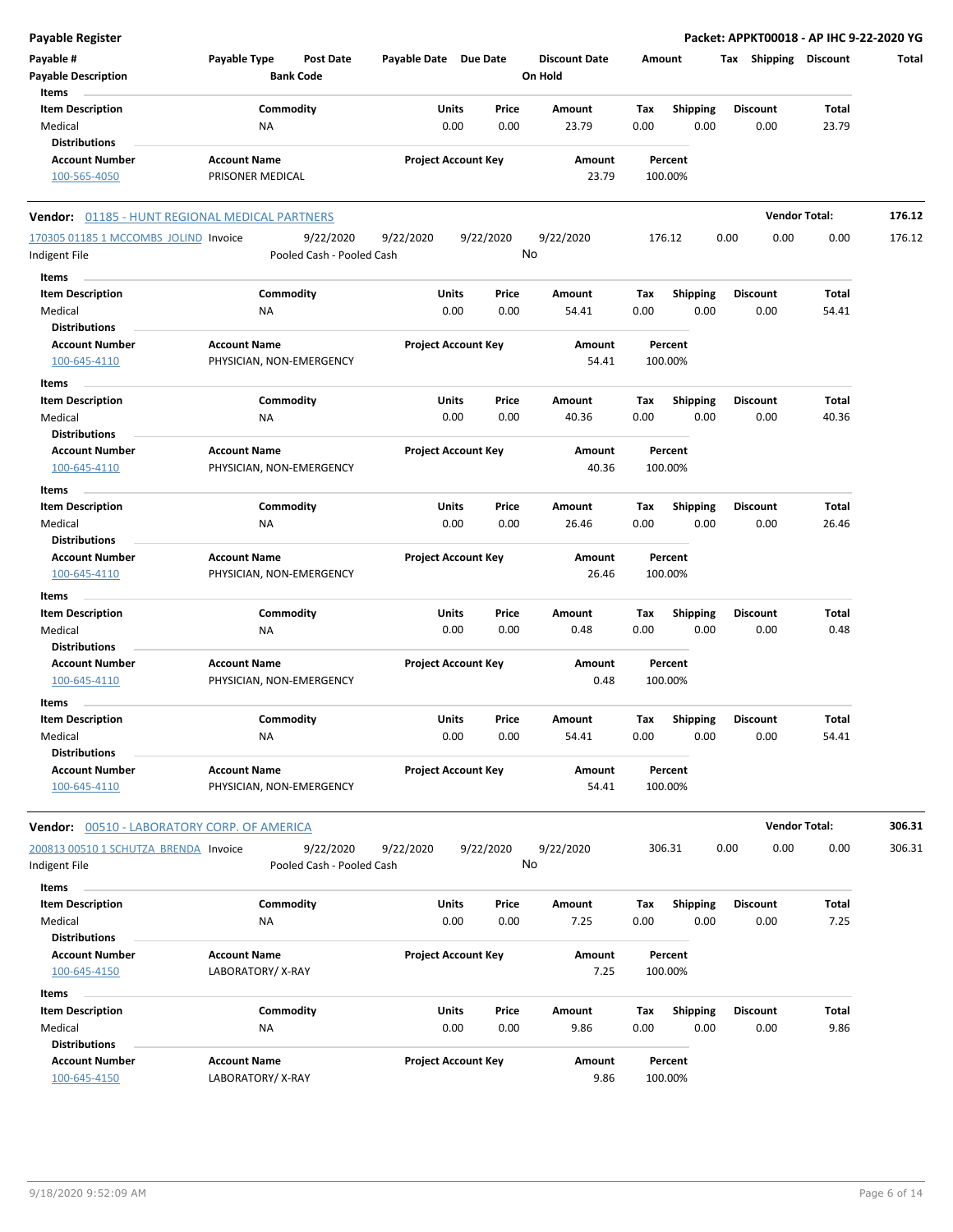| Payable #<br><b>Payable Description</b>                       | Payable Type<br>Post Date<br><b>Bank Code</b> | Payable Date Due Date      |               | <b>Discount Date</b><br>On Hold | Amount      |                         | Tax Shipping Discount   |                |
|---------------------------------------------------------------|-----------------------------------------------|----------------------------|---------------|---------------------------------|-------------|-------------------------|-------------------------|----------------|
| Items<br><b>Item Description</b><br>Medical                   | Commodity<br><b>NA</b>                        | Units<br>0.00              | Price<br>0.00 | Amount<br>12.18                 | Tax<br>0.00 | <b>Shipping</b><br>0.00 | <b>Discount</b><br>0.00 | Total<br>12.18 |
| <b>Distributions</b><br><b>Account Number</b><br>100-645-4150 | <b>Account Name</b><br>LABORATORY/X-RAY       | <b>Project Account Key</b> |               | Amount<br>12.18                 |             | Percent<br>100.00%      |                         |                |
| Items<br><b>Item Description</b>                              | Commodity                                     | Units                      | Price         | Amount                          | Tax         | <b>Shipping</b>         | Discount                | Total          |
| Medical<br><b>Distributions</b>                               | <b>NA</b>                                     | 0.00                       | 0.00          | 13.43                           | 0.00        | 0.00                    | 0.00                    | 13.43          |
| <b>Account Number</b><br>100-645-4150                         | <b>Account Name</b><br>LABORATORY/X-RAY       | <b>Project Account Key</b> |               | Amount<br>13.43                 |             | Percent<br>100.00%      |                         |                |
| Items                                                         |                                               |                            |               |                                 |             |                         |                         |                |
| <b>Item Description</b><br>Medical                            | Commodity<br><b>NA</b>                        | Units<br>0.00              | Price<br>0.00 | Amount<br>12.02                 | Тах<br>0.00 | <b>Shipping</b><br>0.00 | <b>Discount</b><br>0.00 | Total<br>12.02 |
| <b>Distributions</b>                                          |                                               |                            |               |                                 |             |                         |                         |                |
| <b>Account Number</b><br>100-645-4150                         | <b>Account Name</b><br>LABORATORY/X-RAY       | <b>Project Account Key</b> |               | Amount<br>12.02                 |             | Percent<br>100.00%      |                         |                |
| Items<br><b>Item Description</b>                              | Commodity                                     | Units                      | Price         | Amount                          | Tax         | <b>Shipping</b>         | <b>Discount</b>         | Total          |
| Medical<br><b>Distributions</b>                               | NA                                            | 0.00                       | 0.00          | 12.02                           | 0.00        | 0.00                    | 0.00                    | 12.02          |
| <b>Account Number</b><br>100-645-4150                         | <b>Account Name</b><br>LABORATORY/X-RAY       | <b>Project Account Key</b> |               | Amount<br>12.02                 |             | Percent<br>100.00%      |                         |                |
| Items                                                         |                                               |                            |               |                                 |             |                         |                         |                |
| <b>Item Description</b><br>Medical                            | Commodity<br><b>NA</b>                        | Units<br>0.00              | Price<br>0.00 | Amount<br>54.31                 | Tax<br>0.00 | <b>Shipping</b><br>0.00 | <b>Discount</b><br>0.00 | Total<br>54.31 |
| <b>Distributions</b><br><b>Account Number</b><br>100-565-4050 | <b>Account Name</b><br>PRISONER MEDICAL       | <b>Project Account Key</b> |               | Amount<br>54.31                 |             | Percent<br>100.00%      |                         |                |
| Items                                                         |                                               |                            |               |                                 |             |                         |                         |                |
| <b>Item Description</b><br>Medical                            | Commodity<br><b>NA</b>                        | Units<br>0.00              | Price<br>0.00 | Amount<br>69.87                 | Tax<br>0.00 | <b>Shipping</b><br>0.00 | <b>Discount</b><br>0.00 | Total<br>69.87 |
| <b>Distributions</b><br><b>Account Number</b>                 | <b>Account Name</b>                           | <b>Project Account Key</b> |               | Amount                          |             | Percent                 |                         |                |
| 100-565-4050                                                  | PRISONER MEDICAL                              |                            |               | 69.87                           |             | 100.00%                 |                         |                |
| Items<br>Item Description                                     | Commodity                                     | Units                      | Price         | Amount                          | Tax         | <b>Shipping</b>         | Discount                | Total          |
| Medical<br><b>Distributions</b>                               | <b>NA</b>                                     | 0.00                       | 0.00          | 15.66                           | 0.00        | 0.00                    | 0.00                    | 15.66          |
| <b>Account Number</b><br>100-565-4050                         | <b>Account Name</b><br>PRISONER MEDICAL       | <b>Project Account Key</b> |               | Amount<br>15.66                 |             | Percent<br>100.00%      |                         |                |
| Items                                                         |                                               |                            |               |                                 |             |                         |                         |                |
| <b>Item Description</b><br>Medical                            | Commodity<br><b>NA</b>                        | Units<br>0.00              | Price<br>0.00 | Amount<br>22.57                 | Tax<br>0.00 | <b>Shipping</b><br>0.00 | Discount<br>0.00        | Total<br>22.57 |
| <b>Distributions</b>                                          |                                               |                            |               |                                 |             |                         |                         |                |
| <b>Account Number</b><br>100-565-4050                         | <b>Account Name</b><br>PRISONER MEDICAL       | <b>Project Account Key</b> |               | Amount<br>22.57                 |             | Percent<br>100.00%      |                         |                |
| Items                                                         |                                               |                            |               |                                 |             |                         |                         |                |
| <b>Item Description</b><br>Medical                            | Commodity<br><b>NA</b>                        | Units<br>0.00              | Price<br>0.00 | Amount<br>14.05                 | Tax<br>0.00 | <b>Shipping</b><br>0.00 | <b>Discount</b><br>0.00 | Total<br>14.05 |
| <b>Distributions</b>                                          |                                               |                            |               |                                 |             |                         |                         |                |
| <b>Account Number</b>                                         | <b>Account Name</b>                           | <b>Project Account Key</b> |               | Amount                          |             | Percent                 |                         |                |
| 100-565-4050                                                  | PRISONER MEDICAL                              |                            |               | 14.05                           |             | 100.00%                 |                         |                |
| Items                                                         |                                               |                            |               |                                 |             |                         |                         |                |
| <b>Item Description</b>                                       | Commodity                                     | Units                      | Price         | Amount                          | Tax         | <b>Shipping</b>         | Discount                | Total          |
| Medical                                                       | <b>NA</b>                                     | 0.00                       | 0.00          | 14.55                           | 0.00        | 0.00                    | 0.00                    | 14.55          |
| <b>Distributions</b><br><b>Account Number</b>                 | <b>Account Name</b>                           | <b>Project Account Key</b> |               | Amount                          |             | Percent                 |                         |                |
| 100-565-4050                                                  | PRISONER MEDICAL                              |                            |               | 14.55                           |             | 100.00%                 |                         |                |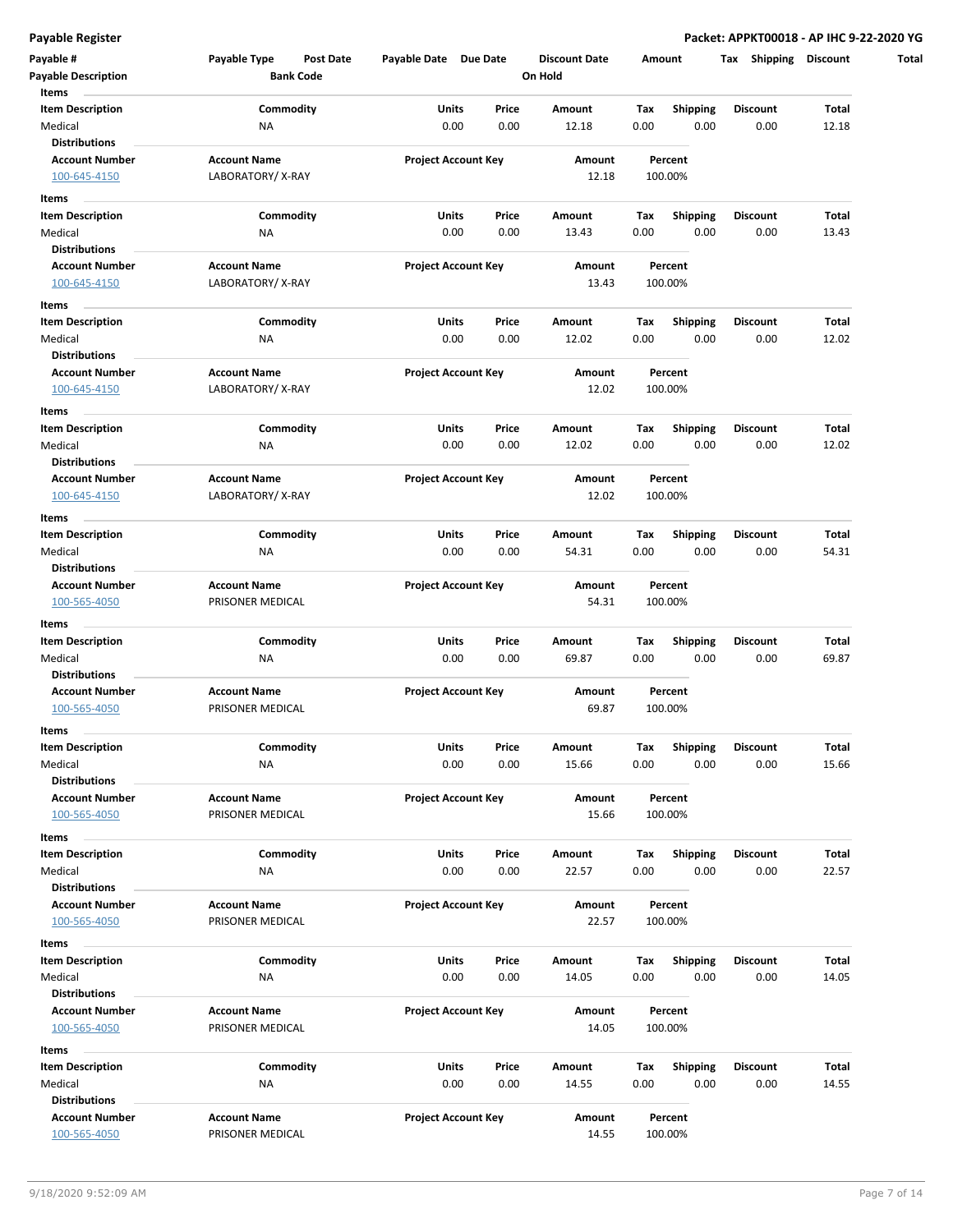| Payable #<br><b>Payable Description</b><br>Items                | Payable Type        | <b>Post Date</b><br><b>Bank Code</b>   | Payable Date Due Date |                            | <b>Discount Date</b><br>On Hold |             | Amount                  | Tax Shipping            | Discount             | Total  |
|-----------------------------------------------------------------|---------------------|----------------------------------------|-----------------------|----------------------------|---------------------------------|-------------|-------------------------|-------------------------|----------------------|--------|
| <b>Item Description</b><br>Medical                              | NA                  | Commodity                              | Units                 | Price<br>0.00<br>0.00      | Amount<br>15.68                 | Tax<br>0.00 | <b>Shipping</b><br>0.00 | <b>Discount</b><br>0.00 | Total<br>15.68       |        |
| <b>Distributions</b>                                            |                     |                                        |                       |                            |                                 |             |                         |                         |                      |        |
| <b>Account Number</b>                                           | <b>Account Name</b> |                                        |                       | <b>Project Account Key</b> | Amount                          |             | Percent                 |                         |                      |        |
| 100-565-4050                                                    | PRISONER MEDICAL    |                                        |                       |                            | 15.68                           |             | 100.00%                 |                         |                      |        |
| Items                                                           |                     |                                        |                       |                            |                                 |             |                         |                         |                      |        |
| <b>Item Description</b>                                         |                     | Commodity                              | Units                 | Price                      | Amount                          | Tax         | <b>Shipping</b>         | <b>Discount</b>         | Total                |        |
| Medical                                                         | ΝA                  |                                        |                       | 0.00<br>0.00               | 12.02                           | 0.00        | 0.00                    | 0.00                    | 12.02                |        |
| <b>Distributions</b>                                            |                     |                                        |                       |                            |                                 |             |                         |                         |                      |        |
| <b>Account Number</b>                                           | <b>Account Name</b> |                                        |                       | <b>Project Account Key</b> | Amount                          |             | Percent                 |                         |                      |        |
| 100-565-4050                                                    | PRISONER MEDICAL    |                                        |                       |                            | 12.02                           |             | 100.00%                 |                         |                      |        |
|                                                                 |                     |                                        |                       |                            |                                 |             |                         |                         |                      |        |
| Items                                                           |                     |                                        |                       |                            |                                 |             |                         |                         |                      |        |
| <b>Item Description</b>                                         |                     | Commodity                              | Units                 | Price                      | Amount                          | Тах         | <b>Shipping</b>         | <b>Discount</b>         | Total                |        |
| Medical                                                         | ΝA                  |                                        |                       | 0.00<br>0.00               | 13.31                           | 0.00        | 0.00                    | 0.00                    | 13.31                |        |
| <b>Distributions</b>                                            |                     |                                        |                       |                            |                                 |             |                         |                         |                      |        |
| <b>Account Number</b>                                           | <b>Account Name</b> |                                        |                       | <b>Project Account Key</b> | Amount                          |             | Percent                 |                         |                      |        |
| 100-565-4050                                                    | PRISONER MEDICAL    |                                        |                       |                            | 13.31                           |             | 100.00%                 |                         |                      |        |
| Items                                                           |                     |                                        |                       |                            |                                 |             |                         |                         |                      |        |
| <b>Item Description</b>                                         |                     | Commodity                              | Units                 | Price                      | Amount                          | Tax         | <b>Shipping</b>         | <b>Discount</b>         | Total                |        |
| Medical                                                         | NA                  |                                        |                       | 0.00<br>0.00               | 7.53                            | 0.00        | 0.00                    | 0.00                    | 7.53                 |        |
| <b>Distributions</b>                                            |                     |                                        |                       |                            |                                 |             |                         |                         |                      |        |
| <b>Account Number</b>                                           | <b>Account Name</b> |                                        |                       | <b>Project Account Key</b> | Amount                          |             | Percent                 |                         |                      |        |
| 100-565-4050                                                    | PRISONER MEDICAL    |                                        |                       |                            | 7.53                            |             | 100.00%                 |                         |                      |        |
| 170305 00220 1 MCCOMBS JOLIND Invoice<br>Indigent File<br>Items |                     | 9/22/2020<br>Pooled Cash - Pooled Cash | 9/22/2020             | 9/22/2020                  | 9/22/2020<br>No                 |             | 51.86                   | 0.00<br>0.00            | 0.00                 | 51.86  |
| <b>Item Description</b>                                         |                     | Commodity                              | <b>Units</b>          | Price                      | Amount                          | Tax         | <b>Shipping</b>         | <b>Discount</b>         | Total                |        |
| Medical                                                         | NA                  |                                        |                       | 0.00<br>0.00               | 51.86                           | 0.00        | 0.00                    | 0.00                    | 51.86                |        |
| <b>Distributions</b>                                            |                     |                                        |                       |                            |                                 |             |                         |                         |                      |        |
| <b>Account Number</b>                                           | <b>Account Name</b> |                                        |                       | <b>Project Account Key</b> | Amount                          |             | Percent                 |                         |                      |        |
| 100-645-4110                                                    |                     | PHYSICIAN, NON-EMERGENCY               |                       |                            | 51.86                           |             | 100.00%                 |                         |                      |        |
| Vendor: 00290 - SHAH, DR. JAGDISH A.                            |                     |                                        |                       |                            |                                 |             |                         |                         | <b>Vendor Total:</b> | 176.59 |
| SO16211 00290 1 MCFAIL JANETT Invoice<br>Indigent File          |                     | 9/22/2020<br>Pooled Cash - Pooled Cash | 9/22/2020             | 9/22/2020                  | 9/22/2020<br>No                 |             | 176.59                  | 0.00<br>0.00            | 0.00                 | 176.59 |
| Items<br><b>Item Description</b>                                |                     | Commodity                              | <b>Units</b>          | Price                      | Amount                          | Tax         | <b>Shipping</b>         | <b>Discount</b>         | Total                |        |
| Medical                                                         | NA                  |                                        |                       | 0.00<br>0.00               | 80.08                           | 0.00        | 0.00                    | 0.00                    | 80.08                |        |
| <b>Distributions</b>                                            |                     |                                        |                       |                            |                                 |             |                         |                         |                      |        |
| <b>Account Number</b>                                           | <b>Account Name</b> |                                        |                       | <b>Project Account Key</b> | Amount                          |             | Percent                 |                         |                      |        |
| 100-565-4050                                                    | PRISONER MEDICAL    |                                        |                       |                            | 80.08                           |             | 100.00%                 |                         |                      |        |
|                                                                 |                     |                                        |                       |                            |                                 |             |                         |                         |                      |        |
| Items                                                           |                     |                                        |                       |                            |                                 |             |                         |                         |                      |        |
| <b>Item Description</b>                                         |                     | Commodity                              | <b>Units</b>          | Price                      | Amount                          | Tax         | Shipping                | <b>Discount</b>         | Total                |        |
| Medical                                                         | NA                  |                                        |                       | 0.00<br>0.00               | 6.42                            | 0.00        | 0.00                    | 0.00                    | 6.42                 |        |
| <b>Distributions</b>                                            |                     |                                        |                       |                            |                                 |             |                         |                         |                      |        |
| <b>Account Number</b>                                           | <b>Account Name</b> |                                        |                       | <b>Project Account Key</b> | Amount                          |             | Percent                 |                         |                      |        |
| 100-565-4050                                                    | PRISONER MEDICAL    |                                        |                       |                            | 6.42                            |             | 100.00%                 |                         |                      |        |
| Items                                                           |                     |                                        |                       |                            |                                 |             |                         |                         |                      |        |
| <b>Item Description</b>                                         |                     | Commodity                              | <b>Units</b>          | Price                      | Amount                          | Tax         | <b>Shipping</b>         | <b>Discount</b>         | Total                |        |
| Medical                                                         | ΝA                  |                                        |                       | 0.00<br>0.00               | 38.76                           | 0.00        | 0.00                    | 0.00                    | 38.76                |        |
| <b>Distributions</b>                                            |                     |                                        |                       |                            |                                 |             |                         |                         |                      |        |
| <b>Account Number</b>                                           | <b>Account Name</b> |                                        |                       | <b>Project Account Key</b> | Amount                          |             | Percent                 |                         |                      |        |
| 100-565-4050                                                    | PRISONER MEDICAL    |                                        |                       |                            | 38.76                           |             | 100.00%                 |                         |                      |        |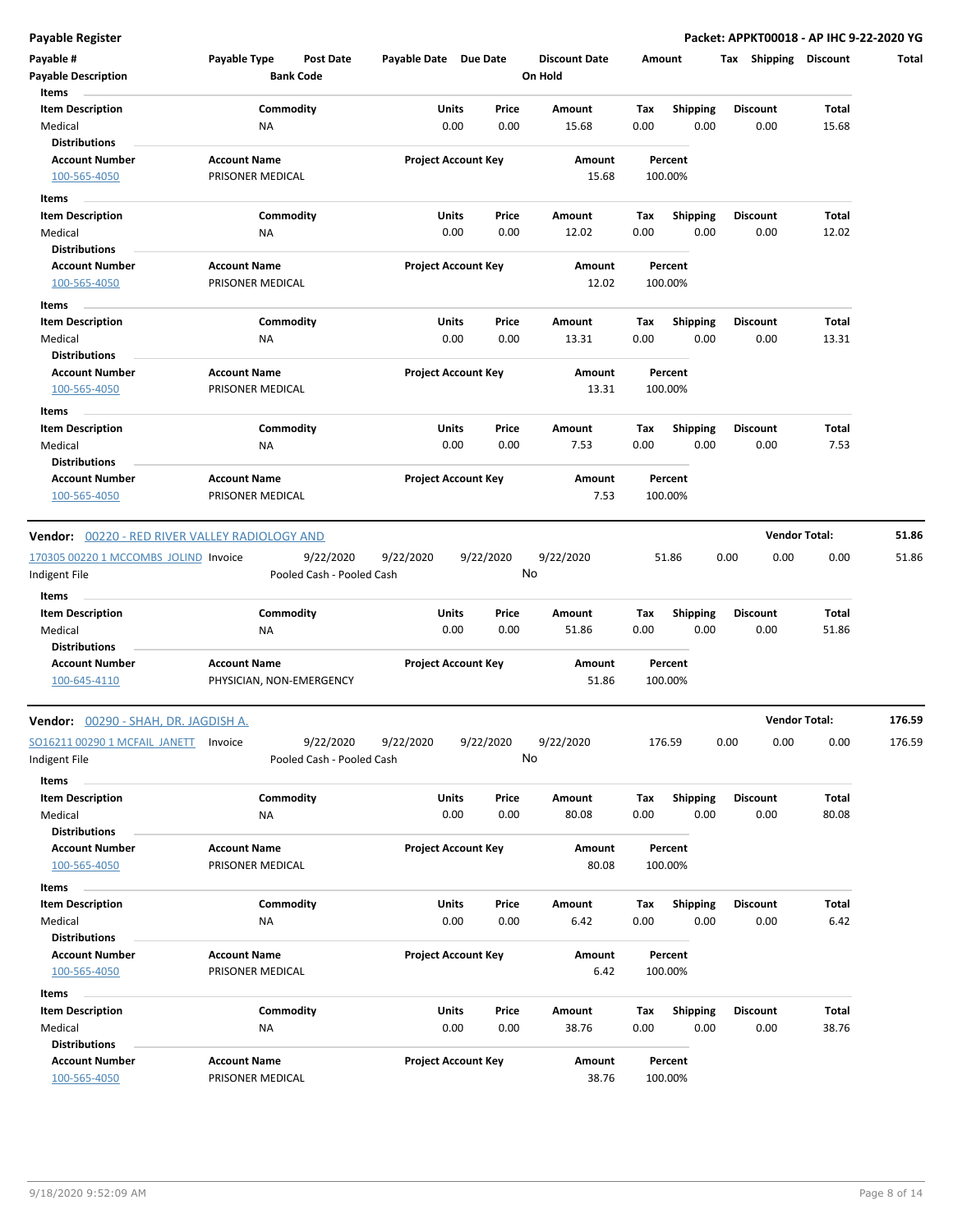| <b>Payable Register</b>                        |                                         |                                           |                            |           |                                 |        |                    |      |                      | Packet: APPKT00018 - AP IHC 9-22-2020 YG |        |
|------------------------------------------------|-----------------------------------------|-------------------------------------------|----------------------------|-----------|---------------------------------|--------|--------------------|------|----------------------|------------------------------------------|--------|
| Payable #<br><b>Payable Description</b>        | Payable Type<br><b>Bank Code</b>        | <b>Post Date</b><br>Payable Date Due Date |                            |           | <b>Discount Date</b><br>On Hold | Amount |                    |      | Tax Shipping         | Discount                                 | Total  |
| Items                                          |                                         |                                           |                            |           |                                 |        |                    |      |                      |                                          |        |
| <b>Item Description</b>                        | Commodity                               |                                           | Units                      | Price     | Amount                          | Tax    | <b>Shipping</b>    |      | <b>Discount</b>      | Total                                    |        |
| Medical<br><b>Distributions</b>                | NA                                      |                                           | 0.00                       | 0.00      | 51.33                           | 0.00   | 0.00               |      | 0.00                 | 51.33                                    |        |
| <b>Account Number</b>                          | <b>Account Name</b>                     |                                           | <b>Project Account Key</b> |           | Amount                          |        | Percent            |      |                      |                                          |        |
| 100-565-4050                                   | PRISONER MEDICAL                        |                                           |                            |           | 51.33                           |        | 100.00%            |      |                      |                                          |        |
| Vendor: 01171 - SHERMAN MD PROVIDER INC        |                                         |                                           |                            |           |                                 |        |                    |      | <b>Vendor Total:</b> |                                          | 46.73  |
| SO19234 01171 3 BROWN ASHLEY Invoice           |                                         | 9/22/2020<br>9/22/2020                    |                            | 9/22/2020 | 9/22/2020                       |        | 46.73              | 0.00 | 0.00                 | 0.00                                     | 46.73  |
| Indigent File                                  |                                         | Pooled Cash - Pooled Cash                 |                            | No        |                                 |        |                    |      |                      |                                          |        |
| Items                                          |                                         |                                           |                            |           |                                 |        |                    |      |                      |                                          |        |
| <b>Item Description</b>                        | Commodity                               |                                           | Units                      | Price     | Amount                          | Tax    | <b>Shipping</b>    |      | <b>Discount</b>      | Total                                    |        |
| Medical                                        | ΝA                                      |                                           | 0.00                       | 0.00      | 46.73                           | 0.00   | 0.00               |      | 0.00                 | 46.73                                    |        |
| <b>Distributions</b>                           |                                         |                                           |                            |           |                                 |        |                    |      |                      |                                          |        |
| <b>Account Number</b><br>100-565-4050          | <b>Account Name</b><br>PRISONER MEDICAL |                                           | <b>Project Account Key</b> |           | Amount<br>46.73                 |        | Percent<br>100.00% |      |                      |                                          |        |
| Vendor: 00322 - SHERMAN RADIOLOGY ASSOCIATES   |                                         |                                           |                            |           |                                 |        |                    |      | <b>Vendor Total:</b> |                                          | 85.27  |
| SO40357 00322 1 WATSON DANNY Invoice           |                                         | 9/22/2020<br>9/22/2020                    |                            | 9/22/2020 | 9/22/2020                       |        | 85.27              | 0.00 | 0.00                 | 0.00                                     | 85.27  |
| Indigent File                                  |                                         | Pooled Cash - Pooled Cash                 |                            | No        |                                 |        |                    |      |                      |                                          |        |
| Items                                          |                                         |                                           |                            |           |                                 |        |                    |      |                      |                                          |        |
| <b>Item Description</b>                        | Commodity                               |                                           | Units                      | Price     | Amount                          | Tax    | <b>Shipping</b>    |      | <b>Discount</b>      | Total                                    |        |
| Medical                                        | NA                                      |                                           | 0.00                       | 0.00      | 24.32                           | 0.00   | 0.00               |      | 0.00                 | 24.32                                    |        |
| <b>Distributions</b>                           |                                         |                                           |                            |           |                                 |        |                    |      |                      |                                          |        |
| <b>Account Number</b>                          | <b>Account Name</b>                     |                                           | <b>Project Account Key</b> |           | Amount                          |        | Percent            |      |                      |                                          |        |
| 100-565-4050                                   | PRISONER MEDICAL                        |                                           |                            |           | 24.32                           |        | 100.00%            |      |                      |                                          |        |
| Items                                          |                                         |                                           |                            |           |                                 |        |                    |      |                      |                                          |        |
| <b>Item Description</b>                        | Commodity                               |                                           | Units                      | Price     | Amount                          | Tax    | <b>Shipping</b>    |      | <b>Discount</b>      | Total                                    |        |
| Medical                                        | NA                                      |                                           | 0.00                       | 0.00      | 28.07                           | 0.00   | 0.00               |      | 0.00                 | 28.07                                    |        |
| <b>Distributions</b>                           |                                         |                                           |                            |           |                                 |        |                    |      |                      |                                          |        |
| <b>Account Number</b>                          | <b>Account Name</b>                     |                                           | <b>Project Account Key</b> |           | Amount                          |        | Percent            |      |                      |                                          |        |
| 100-565-4050                                   | PRISONER MEDICAL                        |                                           |                            |           | 28.07                           |        | 100.00%            |      |                      |                                          |        |
| Items                                          |                                         |                                           |                            |           |                                 |        |                    |      |                      |                                          |        |
| <b>Item Description</b>                        | Commodity                               |                                           | Units                      | Price     | <b>Amount</b>                   | Tax    | <b>Shipping</b>    |      | <b>Discount</b>      | Total                                    |        |
| Medical                                        | ΝA                                      |                                           | 0.00                       | 0.00      | 6.68                            | 0.00   | 0.00               |      | 0.00                 | 6.68                                     |        |
| <b>Distributions</b>                           |                                         |                                           |                            |           |                                 |        |                    |      |                      |                                          |        |
| <b>Account Number</b>                          | <b>Account Name</b>                     |                                           | <b>Project Account Key</b> |           | Amount                          |        | Percent            |      |                      |                                          |        |
| 100-645-4110                                   | PHYSICIAN, NON-EMERGENCY                |                                           |                            |           | 6.68                            |        | 100.00%            |      |                      |                                          |        |
| Items                                          |                                         |                                           |                            |           |                                 |        |                    |      |                      |                                          |        |
| <b>Item Description</b>                        | Commodity                               |                                           | Units                      | Price     | Amount                          | Tax    | <b>Shipping</b>    |      | <b>Discount</b>      | Total                                    |        |
| Medical                                        | NA                                      |                                           | 0.00                       | 0.00      | 26.20                           | 0.00   | 0.00               |      | 0.00                 | 26.20                                    |        |
| <b>Distributions</b><br><b>Account Number</b>  | <b>Account Name</b>                     |                                           |                            |           |                                 |        |                    |      |                      |                                          |        |
| 100-645-4110                                   | PHYSICIAN, NON-EMERGENCY                |                                           | <b>Project Account Key</b> |           | Amount<br>26.20                 |        | Percent<br>100.00% |      |                      |                                          |        |
| Vendor: 00053 - SOUTHWEST MOBILE IMAGING, INC. |                                         |                                           |                            |           |                                 |        |                    |      | <b>Vendor Total:</b> |                                          | 325.00 |
| SO30694 00053 1 PARSONS JEFFE                  | Invoice                                 | 9/22/2020<br>9/22/2020                    |                            | 9/22/2020 | 9/22/2020                       |        | 325.00             | 0.00 | 0.00                 | 0.00                                     | 325.00 |
| Indigent File                                  |                                         | Pooled Cash - Pooled Cash                 |                            | No        |                                 |        |                    |      |                      |                                          |        |
| Items                                          |                                         |                                           |                            |           |                                 |        |                    |      |                      |                                          |        |
| <b>Item Description</b>                        | Commodity                               |                                           | Units                      | Price     | Amount                          | Tax    | Shipping           |      | <b>Discount</b>      | Total                                    |        |
| Medical                                        | NA                                      |                                           | 0.00                       | 0.00      | 175.00                          | 0.00   | 0.00               |      | 0.00                 | 175.00                                   |        |
| <b>Distributions</b>                           |                                         |                                           |                            |           |                                 |        |                    |      |                      |                                          |        |
| <b>Account Number</b>                          | <b>Account Name</b>                     |                                           | <b>Project Account Key</b> |           | <b>Amount</b>                   |        | Percent            |      |                      |                                          |        |

**Account Number Account Name Project Account Key Amount Percent** 175.00 100.00%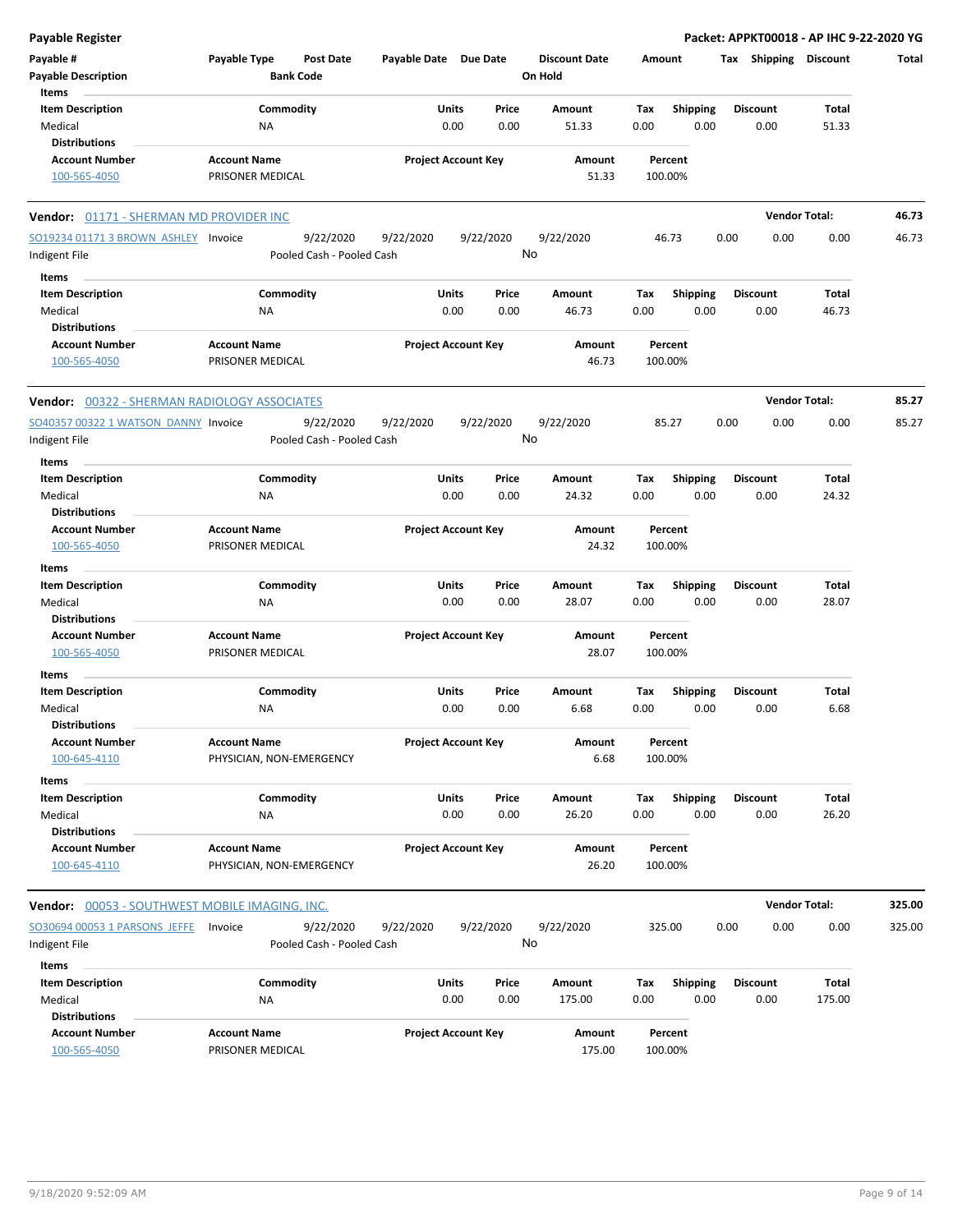**Payable Register Packet: APPKT00018 - AP IHC 9-22-2020 YG**

| Payable #                                   | Payable Type                                    | Post Date                 | Payable Date Due Date |                                       |    | <b>Discount Date</b> | Amount      |                    |      | Tax Shipping            | <b>Discount</b>      | Total    |
|---------------------------------------------|-------------------------------------------------|---------------------------|-----------------------|---------------------------------------|----|----------------------|-------------|--------------------|------|-------------------------|----------------------|----------|
| <b>Payable Description</b><br>Items         |                                                 | <b>Bank Code</b>          |                       |                                       |    | On Hold              |             |                    |      |                         |                      |          |
| <b>Item Description</b>                     |                                                 | Commodity                 |                       | Units<br>Price                        |    | Amount               | Tax         | <b>Shipping</b>    |      | <b>Discount</b>         | Total                |          |
| Medical                                     | ΝA                                              |                           |                       | 0.00<br>0.00                          |    | 75.00                | 0.00        | 0.00               |      | 0.00                    | 75.00                |          |
| <b>Distributions</b>                        |                                                 |                           |                       |                                       |    |                      |             |                    |      |                         |                      |          |
| <b>Account Number</b>                       | <b>Account Name</b>                             |                           |                       | <b>Project Account Key</b>            |    | Amount               |             | Percent            |      |                         |                      |          |
| 100-565-4050                                | PRISONER MEDICAL                                |                           |                       |                                       |    | 75.00                |             | 100.00%            |      |                         |                      |          |
| Items                                       |                                                 |                           |                       |                                       |    |                      |             |                    |      |                         |                      |          |
| <b>Item Description</b>                     |                                                 | Commodity                 |                       | Units<br>Price                        |    | Amount               | Tax         | Shipping           |      | <b>Discount</b>         | Total                |          |
| Medical                                     | ΝA                                              |                           |                       | 0.00<br>0.00                          |    | 75.00                | 0.00        | 0.00               |      | 0.00                    | 75.00                |          |
| <b>Distributions</b>                        |                                                 |                           |                       |                                       |    |                      |             |                    |      |                         |                      |          |
| <b>Account Number</b>                       | <b>Account Name</b>                             |                           |                       | <b>Project Account Key</b>            |    | Amount               |             | Percent            |      |                         |                      |          |
| 100-565-4050                                | PRISONER MEDICAL                                |                           |                       |                                       |    | 75.00                |             | 100.00%            |      |                         |                      |          |
| <b>Vendor:</b> 00998 - SYED, DR. IFTEQAR M. |                                                 |                           |                       |                                       |    |                      |             |                    |      |                         | <b>Vendor Total:</b> | 66.54    |
| 930026 00998 21 ROBERTS MELIS               |                                                 | 9/22/2020                 |                       |                                       |    |                      |             | 66.54              | 0.00 | 0.00                    | 0.00                 | 66.54    |
| Indigent File                               | Invoice                                         | Pooled Cash - Pooled Cash | 9/22/2020             | 9/22/2020                             | No | 9/22/2020            |             |                    |      |                         |                      |          |
| Items                                       |                                                 |                           |                       |                                       |    |                      |             |                    |      |                         |                      |          |
| <b>Item Description</b><br>Medical          | NA                                              | Commodity                 |                       | <b>Units</b><br>Price<br>0.00<br>0.00 |    | Amount<br>33.27      | Tax<br>0.00 | Shipping<br>0.00   |      | <b>Discount</b><br>0.00 | Total<br>33.27       |          |
| <b>Distributions</b>                        |                                                 |                           |                       |                                       |    |                      |             |                    |      |                         |                      |          |
| <b>Account Number</b><br>100-645-4110       | <b>Account Name</b><br>PHYSICIAN, NON-EMERGENCY |                           |                       | <b>Project Account Key</b>            |    | Amount<br>33.27      |             | Percent<br>100.00% |      |                         |                      |          |
| Items                                       |                                                 |                           |                       |                                       |    |                      |             |                    |      |                         |                      |          |
| <b>Item Description</b>                     |                                                 | Commodity                 |                       | Units<br>Price                        |    | Amount               | Tax         | <b>Shipping</b>    |      | <b>Discount</b>         | Total                |          |
| Medical                                     | NA                                              |                           |                       | 0.00<br>0.00                          |    | 33.27                | 0.00        | 0.00               |      | 0.00                    | 33.27                |          |
| <b>Distributions</b>                        |                                                 |                           |                       |                                       |    |                      |             |                    |      |                         |                      |          |
| <b>Account Number</b><br>100-645-4110       | <b>Account Name</b><br>PHYSICIAN, NON-EMERGENCY |                           |                       | <b>Project Account Key</b>            |    | Amount<br>33.27      |             | Percent<br>100.00% |      |                         |                      |          |
| <b>Vendor: 00819 - TEXAS ONCOLOGY PA</b>    |                                                 |                           |                       |                                       |    |                      |             |                    |      | <b>Vendor Total:</b>    |                      | 33.27    |
| 190508 00819 1 WEBB BRANDIE K Invoice       |                                                 | 9/22/2020                 | 9/22/2020             | 9/22/2020                             |    | 9/22/2020            |             | 33.27              | 0.00 | 0.00                    | 0.00                 | 33.27    |
| Indigent File                               |                                                 | Pooled Cash - Pooled Cash |                       |                                       | No |                      |             |                    |      |                         |                      |          |
| Items                                       |                                                 |                           |                       |                                       |    |                      |             |                    |      |                         |                      |          |
| <b>Item Description</b>                     |                                                 | Commodity                 |                       | Units<br>Price                        |    | Amount               | Tax         | <b>Shipping</b>    |      | <b>Discount</b>         | Total                |          |
| Medical                                     | ΝA                                              |                           |                       | 0.00<br>0.00                          |    | 33.27                | 0.00        | 0.00               |      | 0.00                    | 33.27                |          |
| <b>Distributions</b>                        |                                                 |                           |                       |                                       |    |                      |             |                    |      |                         |                      |          |
| <b>Account Number</b><br>100-645-4110       | <b>Account Name</b><br>PHYSICIAN, NON-EMERGENCY |                           |                       | <b>Project Account Key</b>            |    | Amount<br>33.27      |             | Percent<br>100.00% |      |                         |                      |          |
| Vendor: 01121 - TEXOMA EMERGENCY PHYSICIANS |                                                 |                           |                       |                                       |    |                      |             |                    |      |                         | <b>Vendor Total:</b> | 98.98    |
| SO30694 01121 1 PARSONS JEFFE               | Invoice                                         | 9/22/2020                 | 9/22/2020             | 9/22/2020                             |    | 9/22/2020            |             | 98.98              | 0.00 | 0.00                    | 0.00                 | 98.98    |
| Indigent File                               |                                                 | Pooled Cash - Pooled Cash |                       |                                       | No |                      |             |                    |      |                         |                      |          |
|                                             |                                                 |                           |                       |                                       |    |                      |             |                    |      |                         |                      |          |
| Items                                       |                                                 |                           |                       |                                       |    |                      |             |                    |      |                         |                      |          |
| <b>Item Description</b>                     |                                                 | Commodity                 |                       | <b>Units</b><br>Price                 |    | Amount               | Tax         | <b>Shipping</b>    |      | <b>Discount</b>         | Total                |          |
| Medical                                     | NA                                              |                           |                       | 0.00<br>0.00                          |    | 98.98                | 0.00        | 0.00               |      | 0.00                    | 98.98                |          |
| <b>Distributions</b>                        |                                                 |                           |                       |                                       |    |                      |             |                    |      |                         |                      |          |
| <b>Account Number</b><br>100-565-4050       | <b>Account Name</b><br>PRISONER MEDICAL         |                           |                       | <b>Project Account Key</b>            |    | Amount<br>98.98      |             | Percent<br>100.00% |      |                         |                      |          |
| Vendor: 01061 - TEXOMA MEDICAL CENTER       |                                                 |                           |                       |                                       |    |                      |             |                    |      |                         | <b>Vendor Total:</b> | 3,039.44 |
| SO39343 01061 1 CLARK MATTHEM Invoice       |                                                 | 9/22/2020                 | 9/22/2020             | 9/22/2020                             |    | 9/22/2020            | 3,039.44    |                    | 0.00 | 0.00                    | 0.00                 | 3,039.44 |
| Indigent File                               |                                                 | Pooled Cash - Pooled Cash |                       |                                       | No |                      |             |                    |      |                         |                      |          |
| Items                                       |                                                 |                           |                       |                                       |    |                      |             |                    |      |                         |                      |          |
| <b>Item Description</b>                     |                                                 | Commodity                 |                       | <b>Units</b><br>Price                 |    | Amount               | Тах         | <b>Shipping</b>    |      | <b>Discount</b>         | <b>Total</b>         |          |
| Medical                                     | ΝA                                              |                           |                       | 0.00<br>0.00                          |    | 1,327.34             | 0.00        | 0.00               |      | 0.00                    | 1,327.34             |          |
| <b>Distributions</b>                        |                                                 |                           |                       |                                       |    |                      |             |                    |      |                         |                      |          |
| <b>Account Number</b><br>100-565-4050       | <b>Account Name</b><br>PRISONER MEDICAL         |                           |                       | <b>Project Account Key</b>            |    | Amount<br>1,327.34   |             | Percent<br>100.00% |      |                         |                      |          |
|                                             |                                                 |                           |                       |                                       |    |                      |             |                    |      |                         |                      |          |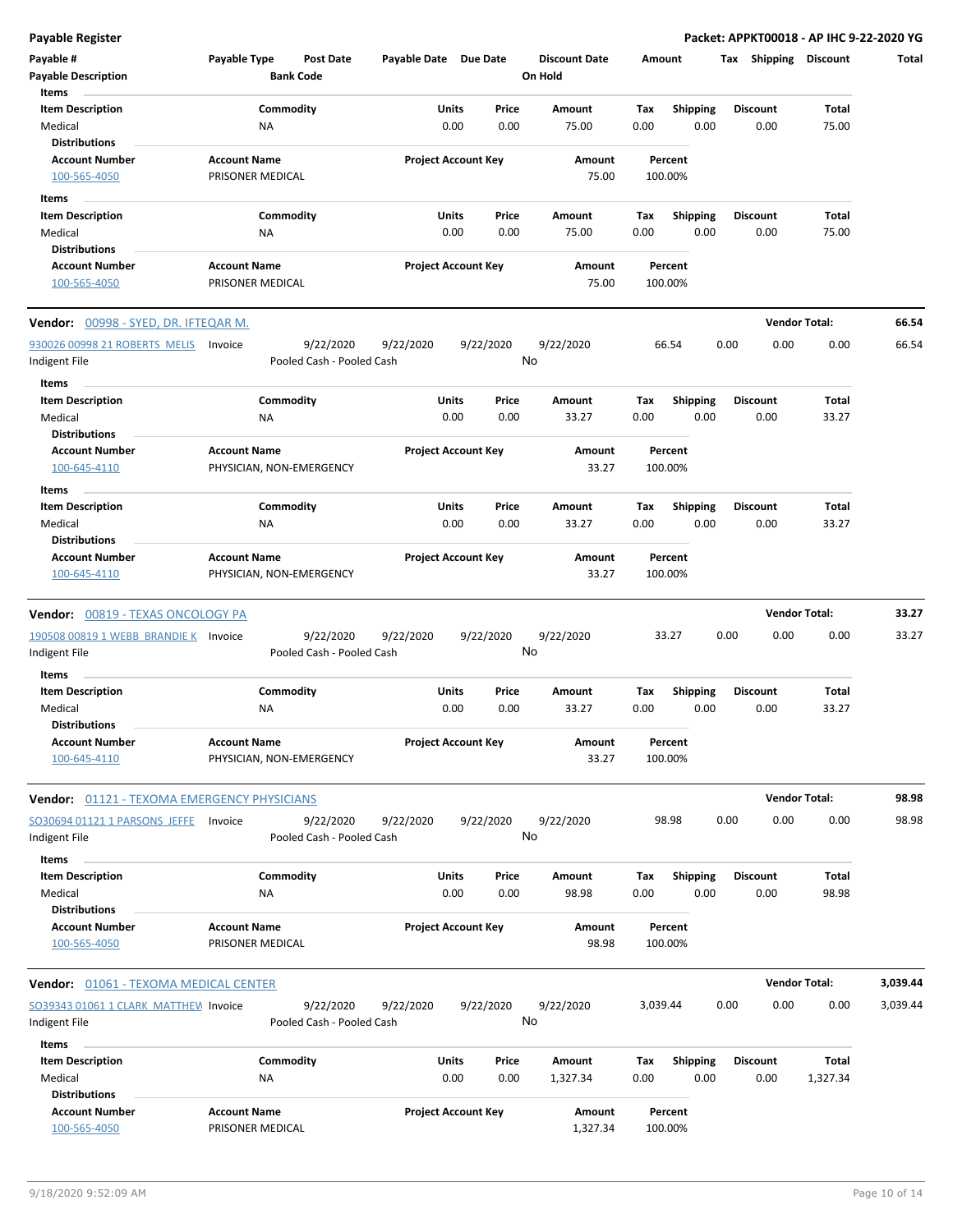|  |  | <b>Payable Register</b> |
|--|--|-------------------------|

| Payable #<br><b>Payable Description</b><br>Items           | Payable Type                                | <b>Post Date</b><br><b>Bank Code</b> | Payable Date Due Date      |                            | <b>Discount Date</b><br>On Hold |                    | Amount             | Tax Shipping Discount   |                      |                          | Total     |
|------------------------------------------------------------|---------------------------------------------|--------------------------------------|----------------------------|----------------------------|---------------------------------|--------------------|--------------------|-------------------------|----------------------|--------------------------|-----------|
| <b>Item Description</b><br>Medical<br><b>Distributions</b> | ΝA                                          | Commodity                            | Units                      | Price<br>0.00<br>0.00      | Amount<br>1,712.10              | Tax<br>0.00        | Shipping<br>0.00   | <b>Discount</b><br>0.00 |                      | <b>Total</b><br>1,712.10 |           |
| <b>Account Number</b><br>100-645-4140                      | <b>Account Name</b><br>HOSPITAL, OUTPATIENT |                                      |                            | <b>Project Account Key</b> | Amount<br>1,712.10              |                    | Percent<br>100.00% |                         |                      |                          |           |
| <b>Vendor:</b> 01227 - The Rehabilitation Center           |                                             |                                      |                            |                            |                                 |                    |                    |                         | <b>Vendor Total:</b> |                          | 68.75     |
| 200901 01227 2 BENGE AMY JEAN Invoice                      |                                             | 9/22/2020                            | 9/22/2020                  | 9/22/2020                  | 9/22/2020                       |                    | 68.75              | 0.00                    | 0.00                 | 0.00                     | 68.75     |
| Indigent File                                              |                                             | Pooled Cash - Pooled Cash            |                            |                            | No                              |                    |                    |                         |                      |                          |           |
| Items                                                      |                                             |                                      |                            |                            |                                 |                    |                    |                         |                      |                          |           |
| <b>Item Description</b>                                    |                                             | Commodity                            | Units                      | Price                      | Amount                          | Tax                | Shipping           | <b>Discount</b>         |                      | Total                    |           |
| Medical                                                    | ΝA                                          |                                      |                            | 0.00<br>0.00               | 33.75                           | 0.00               | 0.00               | 0.00                    |                      | 33.75                    |           |
| <b>Distributions</b>                                       |                                             |                                      |                            |                            |                                 |                    |                    |                         |                      |                          |           |
| <b>Account Number</b>                                      | <b>Account Name</b>                         |                                      |                            | <b>Project Account Key</b> | Amount                          |                    | Percent            |                         |                      |                          |           |
| 100-645-4160                                               |                                             | <b>AMBULATORY SURGICAL CENTE</b>     |                            |                            | 33.75                           |                    | 100.00%            |                         |                      |                          |           |
| Items                                                      |                                             |                                      |                            |                            |                                 |                    |                    |                         |                      |                          |           |
| <b>Item Description</b>                                    |                                             | Commodity                            | Units                      | Price                      | Amount                          | Tax                | <b>Shipping</b>    | <b>Discount</b>         |                      | <b>Total</b>             |           |
| Medical                                                    | ΝA                                          |                                      |                            | 0.00<br>0.00               | 35.00                           | 0.00               | 0.00               | 0.00                    |                      | 35.00                    |           |
| <b>Distributions</b>                                       |                                             |                                      |                            |                            |                                 |                    |                    |                         |                      |                          |           |
| <b>Account Number</b>                                      | <b>Account Name</b>                         |                                      |                            | <b>Project Account Key</b> | Amount                          |                    | Percent            |                         |                      |                          |           |
| 100-645-4160                                               |                                             | AMBULATORY SURGICAL CENTE            |                            |                            | 35.00                           |                    | 100.00%            |                         |                      |                          |           |
| Vendor: 01177 - TMC BONHAM HOSPITAL                        |                                             |                                      |                            |                            |                                 |                    |                    |                         | <b>Vendor Total:</b> |                          | 12,248.64 |
|                                                            |                                             |                                      |                            |                            |                                 |                    |                    |                         |                      |                          |           |
| 190508 01177 11 WEBB BRANDIE                               | Invoice                                     | 9/22/2020                            | 9/22/2020                  | 9/22/2020                  | 9/22/2020                       | 12,248.64          |                    | 0.00                    | 0.00                 | 0.00                     | 12,248.64 |
| Indigent File                                              |                                             | Pooled Cash - Pooled Cash            |                            |                            | No                              |                    |                    |                         |                      |                          |           |
| Items                                                      |                                             |                                      |                            |                            |                                 |                    |                    |                         |                      |                          |           |
| <b>Item Description</b>                                    |                                             | Commodity                            | Units                      | Price                      | Amount                          | Tax                | <b>Shipping</b>    | <b>Discount</b>         |                      | <b>Total</b>             |           |
| Medical                                                    | ΝA                                          |                                      |                            | 0.00<br>0.00               | 880.95                          | 0.00               | 0.00               | 0.00                    |                      | 880.95                   |           |
| <b>Distributions</b>                                       |                                             |                                      |                            |                            |                                 |                    |                    |                         |                      |                          |           |
| <b>Account Number</b><br>100-645-4140                      | <b>Account Name</b><br>HOSPITAL, OUTPATIENT |                                      | <b>Project Account Key</b> |                            | Amount<br>880.95                | Percent<br>100.00% |                    |                         |                      |                          |           |
| Items                                                      |                                             |                                      |                            |                            |                                 |                    |                    |                         |                      |                          |           |
| <b>Item Description</b>                                    |                                             | Commodity                            | Units                      | Price                      | Amount                          | Tax                | Shipping           | <b>Discount</b>         |                      | Total                    |           |
| Medical                                                    | <b>NA</b>                                   |                                      |                            | 0.00<br>0.00               | 887.70                          | 0.00               | 0.00               | 0.00                    |                      | 887.70                   |           |
| <b>Distributions</b>                                       |                                             |                                      |                            |                            |                                 |                    |                    |                         |                      |                          |           |
| <b>Account Number</b>                                      | <b>Account Name</b>                         |                                      |                            | <b>Project Account Key</b> | Amount                          |                    | Percent            |                         |                      |                          |           |
| 100-645-4140                                               | HOSPITAL, OUTPATIENT                        |                                      |                            |                            | 887.70                          |                    | 100.00%            |                         |                      |                          |           |
| Items                                                      |                                             |                                      |                            |                            |                                 |                    |                    |                         |                      |                          |           |
| <b>Item Description</b>                                    |                                             | Commodity                            | Units                      | Price                      | Amount                          | Тах                | Shipping           | <b>Discount</b>         |                      | Total                    |           |
| Medical                                                    | NA                                          |                                      |                            | 0.00<br>0.00               | 135.60                          | 0.00               | 0.00               | 0.00                    |                      | 135.60                   |           |
| <b>Distributions</b>                                       |                                             |                                      |                            |                            |                                 |                    |                    |                         |                      |                          |           |
| <b>Account Number</b>                                      | <b>Account Name</b>                         |                                      |                            | <b>Project Account Key</b> | Amount                          |                    | Percent            |                         |                      |                          |           |
| 100-565-4050                                               | PRISONER MEDICAL                            |                                      |                            |                            | 135.60                          |                    | 100.00%            |                         |                      |                          |           |
| Items                                                      |                                             |                                      |                            |                            |                                 |                    |                    |                         |                      |                          |           |
| <b>Item Description</b>                                    |                                             | Commodity                            | Units                      | Price                      | Amount                          | Tax                | <b>Shipping</b>    | <b>Discount</b>         |                      | Total                    |           |
| Medical                                                    | NA                                          |                                      |                            | 0.00<br>0.00               | 7,934.04                        | 0.00               | 0.00               | 0.00                    |                      | 7,934.04                 |           |
| <b>Distributions</b>                                       |                                             |                                      |                            |                            |                                 |                    |                    |                         |                      |                          |           |
| <b>Account Number</b>                                      | <b>Account Name</b>                         |                                      |                            | <b>Project Account Key</b> | Amount                          |                    | Percent            |                         |                      |                          |           |
| 100-645-4130                                               | HOSPITAL, INPATIENT                         |                                      |                            |                            | 7,934.04                        |                    | 100.00%            |                         |                      |                          |           |
|                                                            |                                             |                                      |                            |                            |                                 |                    |                    |                         |                      |                          |           |
| Items                                                      |                                             |                                      |                            |                            |                                 |                    |                    |                         |                      |                          |           |
| <b>Item Description</b>                                    |                                             | Commodity                            | Units                      | Price                      | Amount                          | Tax                | Shipping           | Discount                |                      | Total                    |           |
| Medical                                                    | <b>NA</b>                                   |                                      |                            | 0.00<br>0.00               | 610.95                          | 0.00               | 0.00               | 0.00                    |                      | 610.95                   |           |
| <b>Distributions</b>                                       |                                             |                                      |                            |                            |                                 |                    |                    |                         |                      |                          |           |
| <b>Account Number</b>                                      | <b>Account Name</b>                         |                                      |                            | <b>Project Account Key</b> | Amount                          |                    | Percent            |                         |                      |                          |           |
| 100-565-4050                                               | PRISONER MEDICAL                            |                                      |                            |                            | 610.95                          |                    | 100.00%            |                         |                      |                          |           |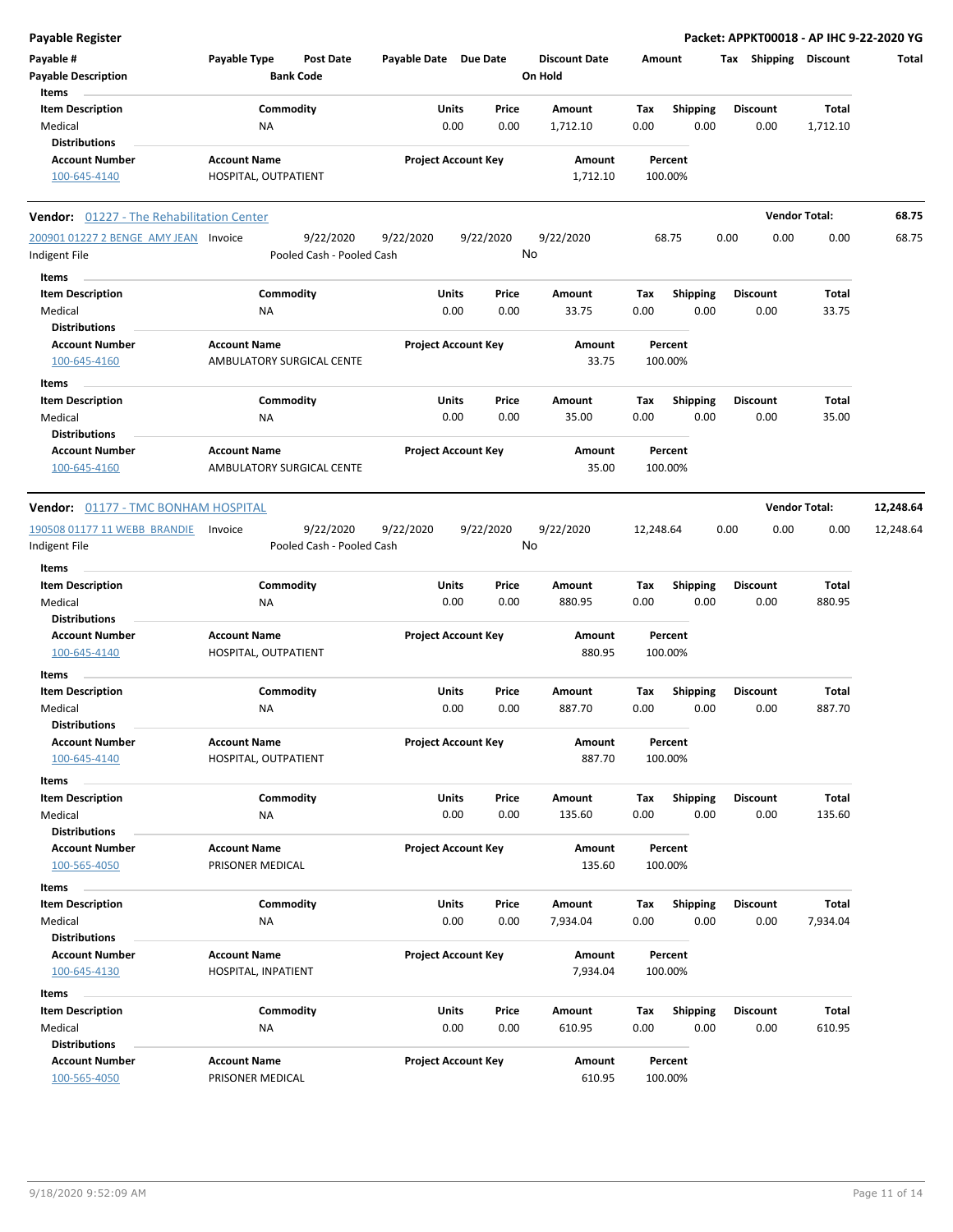| Payable #<br><b>Payable Description</b>                  | Payable Type<br>Post Date<br><b>Bank Code</b> | Payable Date Due Date      |       | <b>Discount Date</b><br>Amount<br>On Hold |      | Shipping<br>Tax         | <b>Discount</b> |                 |
|----------------------------------------------------------|-----------------------------------------------|----------------------------|-------|-------------------------------------------|------|-------------------------|-----------------|-----------------|
| Items                                                    |                                               |                            |       |                                           |      |                         |                 |                 |
| <b>Item Description</b>                                  | Commodity                                     | Units                      | Price | Amount                                    | Tax  | <b>Shipping</b>         | <b>Discount</b> | Total           |
| Medical<br><b>Distributions</b>                          | ΝA                                            | 0.00                       | 0.00  | 474.15                                    | 0.00 | 0.00                    | 0.00            | 474.15          |
| <b>Account Number</b>                                    | <b>Account Name</b>                           | <b>Project Account Key</b> |       | Amount                                    |      | Percent                 |                 |                 |
| 100-565-4050                                             | PRISONER MEDICAL                              |                            |       | 474.15                                    |      | 100.00%                 |                 |                 |
| Items                                                    |                                               |                            |       |                                           |      |                         |                 |                 |
| <b>Item Description</b>                                  | Commodity                                     | Units                      | Price | Amount                                    | Tax  | <b>Shipping</b>         | <b>Discount</b> | Total           |
| Medical                                                  | ΝA                                            | 0.00                       | 0.00  | 147.00                                    | 0.00 | 0.00                    | 0.00            | 147.00          |
| <b>Distributions</b>                                     |                                               |                            |       |                                           |      |                         |                 |                 |
| <b>Account Number</b>                                    | <b>Account Name</b>                           | <b>Project Account Key</b> |       | Amount                                    |      | Percent                 |                 |                 |
| 100-645-4140                                             | HOSPITAL, OUTPATIENT                          |                            |       | 147.00                                    |      | 100.00%                 |                 |                 |
|                                                          |                                               |                            |       |                                           |      |                         |                 |                 |
| Items                                                    |                                               |                            |       |                                           |      |                         |                 |                 |
| <b>Item Description</b><br>Medical                       | Commodity                                     | Units<br>0.00              | Price | Amount                                    | Тах  | <b>Shipping</b><br>0.00 | <b>Discount</b> | Total<br>518.40 |
| <b>Distributions</b>                                     | ΝA                                            |                            | 0.00  | 518.40                                    | 0.00 |                         | 0.00            |                 |
| <b>Account Number</b>                                    | <b>Account Name</b>                           | <b>Project Account Key</b> |       | Amount                                    |      | Percent                 |                 |                 |
| 100-645-4140                                             | HOSPITAL, OUTPATIENT                          |                            |       | 518.40                                    |      | 100.00%                 |                 |                 |
|                                                          |                                               |                            |       |                                           |      |                         |                 |                 |
| Items                                                    |                                               |                            |       |                                           |      |                         |                 |                 |
| <b>Item Description</b>                                  | Commodity                                     | Units                      | Price | Amount                                    | Tax  | <b>Shipping</b>         | Discount        | Total           |
| Medical                                                  | NA                                            | 0.00                       | 0.00  | 125.70                                    | 0.00 | 0.00                    | 0.00            | 125.70          |
| <b>Distributions</b>                                     |                                               |                            |       |                                           |      |                         |                 |                 |
| <b>Account Number</b>                                    | <b>Account Name</b>                           | <b>Project Account Key</b> |       | Amount                                    |      | Percent                 |                 |                 |
| 100-645-4140                                             | HOSPITAL, OUTPATIENT                          |                            |       | 125.70                                    |      | 100.00%                 |                 |                 |
| Items                                                    |                                               |                            |       |                                           |      |                         |                 |                 |
| <b>Item Description</b>                                  | Commodity                                     | Units                      | Price | Amount                                    | Tax  | <b>Shipping</b>         | <b>Discount</b> | Total           |
| Medical                                                  | ΝA                                            | 0.00                       | 0.00  | 33.00                                     | 0.00 | 0.00                    | 0.00            | 33.00           |
| <b>Distributions</b>                                     |                                               |                            |       |                                           |      |                         |                 |                 |
| <b>Account Number</b>                                    | <b>Account Name</b>                           | <b>Project Account Key</b> |       | Amount                                    |      | Percent                 |                 |                 |
| 100-565-4050                                             | PRISONER MEDICAL                              |                            |       | 33.00                                     |      | 100.00%                 |                 |                 |
| Items                                                    |                                               |                            |       |                                           |      |                         |                 |                 |
| <b>Item Description</b>                                  | Commodity                                     | Units                      | Price | Amount                                    | Тах  | <b>Shipping</b>         | <b>Discount</b> | Total           |
| Medical                                                  | <b>NA</b>                                     | 0.00                       | 0.00  | 61.20                                     | 0.00 | 0.00                    | 0.00            | 61.20           |
| <b>Distributions</b>                                     |                                               |                            |       |                                           |      |                         |                 |                 |
| <b>Account Number</b>                                    | <b>Account Name</b>                           | <b>Project Account Key</b> |       | Amount<br>Percent                         |      |                         |                 |                 |
| 100-565-4050                                             | PRISONER MEDICAL                              |                            |       | 61.20                                     |      | 100.00%                 |                 |                 |
| Items                                                    |                                               |                            |       |                                           |      |                         |                 |                 |
| <b>Item Description</b>                                  | Commodity                                     | Units                      | Price | Amount                                    | Tax  | Shipping                | Discount        | <b>Total</b>    |
| Medical                                                  | <b>NA</b>                                     | 0.00                       | 0.00  | 411.15                                    | 0.00 | 0.00                    | 0.00            | 411.15          |
| <b>Distributions</b>                                     |                                               |                            |       |                                           |      |                         |                 |                 |
| <b>Account Number</b>                                    | <b>Account Name</b>                           | <b>Project Account Key</b> |       | Amount                                    |      | Percent                 |                 |                 |
| 100-565-4050                                             | PRISONER MEDICAL                              |                            |       | 411.15                                    |      | 100.00%                 |                 |                 |
| Items                                                    |                                               |                            |       |                                           |      |                         |                 |                 |
| <b>Item Description</b>                                  | Commodity                                     | Units                      | Price | Amount                                    | Tax  | <b>Shipping</b>         | <b>Discount</b> | Total           |
|                                                          | NA                                            | 0.00                       | 0.00  | 28.80                                     | 0.00 | 0.00                    | 0.00            | 28.80           |
|                                                          |                                               |                            |       |                                           |      |                         |                 |                 |
|                                                          |                                               |                            |       |                                           |      |                         |                 |                 |
| Medical<br><b>Distributions</b><br><b>Account Number</b> | <b>Account Name</b>                           | <b>Project Account Key</b> |       | Amount                                    |      | Percent                 |                 |                 |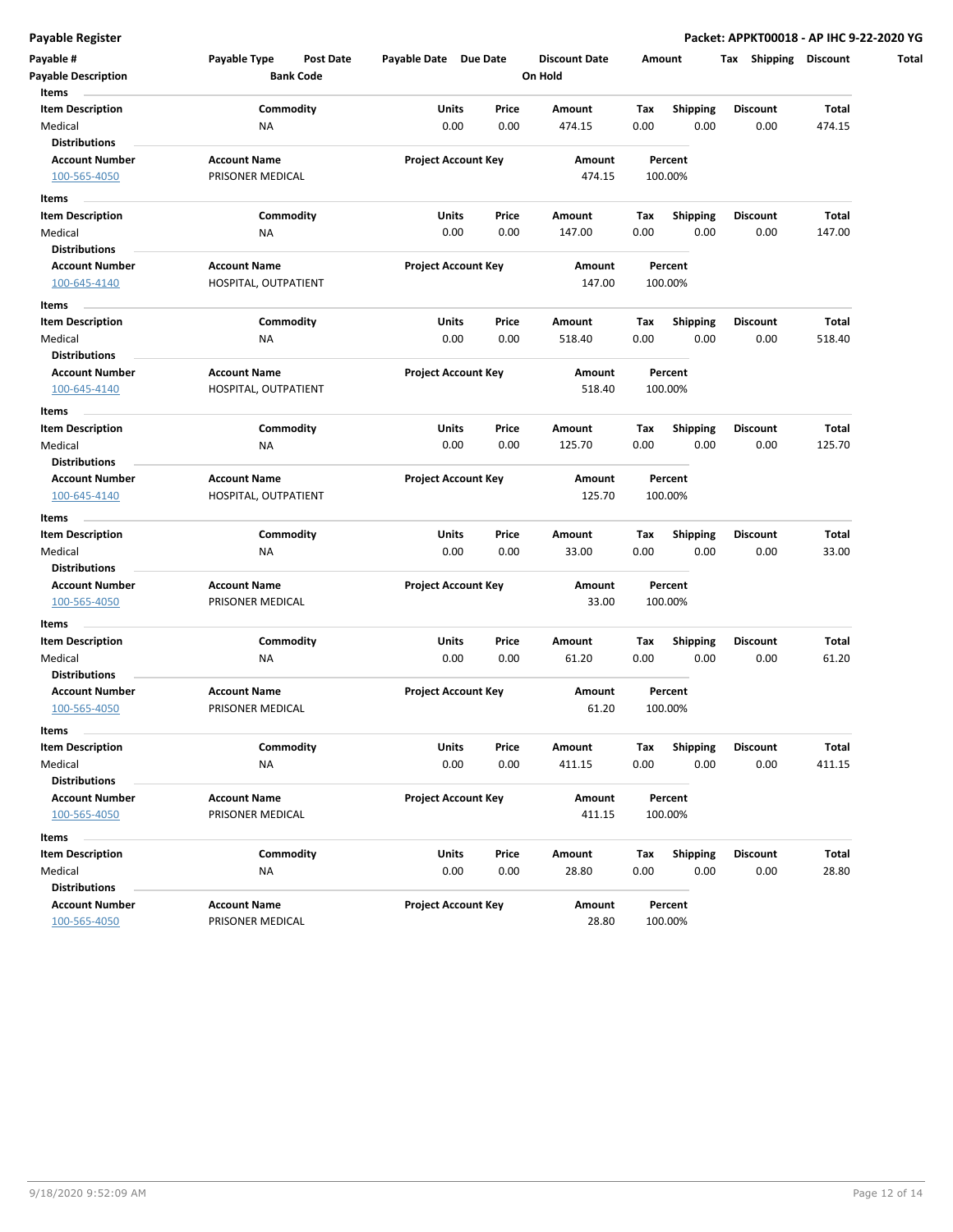## Payable Summary

| Type    | Count               | Gross     | Тах  | Shipping | <b>Discount</b> | Total     | <b>Manual Payment</b> | <b>Balance</b> |
|---------|---------------------|-----------|------|----------|-----------------|-----------|-----------------------|----------------|
| Invoice | - 1                 | 18,919.59 | 0.00 | 0.00     | 0.00            | 18.919.59 | 0.00                  | 18,919.59      |
|         | <b>Grand Total:</b> | 18,919.59 | 0.00 | 0.00     | 0.00            | 18,919.59 | 0.00                  | 18,919.59      |